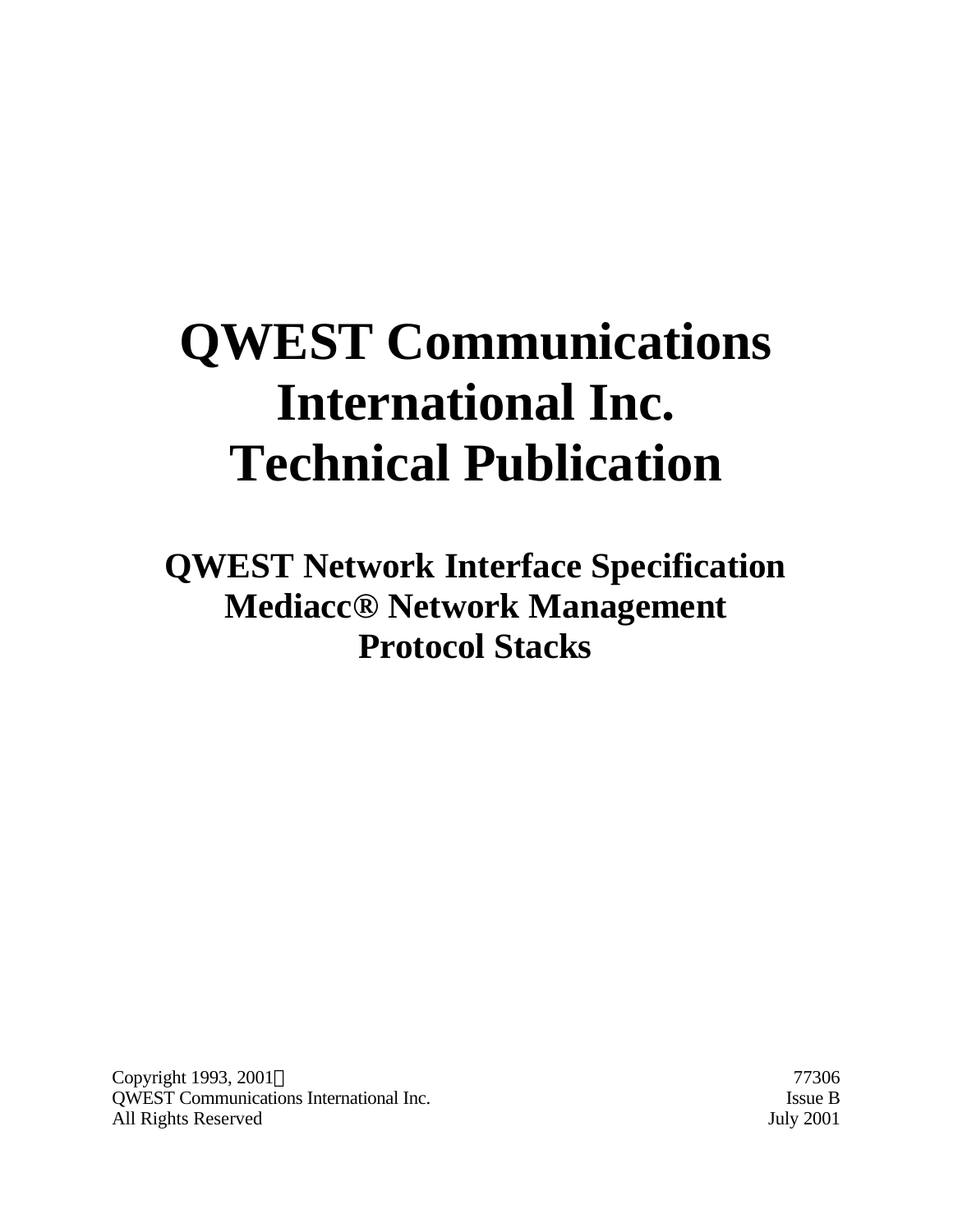### **NOTICE**

This technical publication describes the message-based interface with the corresponding hardware and physical interface requirements to allow QWEST Communications International Inc. customers and network management system integrators Application Process-to-Application Process (AP-to-AP) access to network-based services through QWEST Mediated Access (MEDIACC®) system. These network-based services are Feature Group B, C, and D switched circuits.

QWEST Communications International Inc. reserves the right to revise this document for any reason, including but not limited to, conformity with standards promulgated by various governmental or regulatory agencies; utilization of advances in the state of the technical arts; or to reflect changes in the design of equipment, techniques, or procedures described or referred to herein.

Liability to anyone arising out of use or reliance upon any information set forth herein is expressly disclaimed, and no representation or warranties, expressed or implied, are made with respect to the accuracy or utility of any information set forth herein.

This document is not to be construed as a suggestion to any manufacturer to modify or change any of its products, nor does this publication represent any commitment by QWEST Communications International Inc. to purchase any specific products. Further, conformance to this publication does not constitute a guarantee of a given supplier's equipment and/or its associated documentation.

Future issues of Technical Publication 77306 will be announced to the industry at least 45 days prior to the issuance date. This notice, which will come through our standard customer notification channels, will allow the customer time to comment on the proposed revisions.

Ordering information for QWEST Technical Publications can be obtained from the Reference Section of this document.

If further information is required, please contact:

QWEST Communications International Inc. Manager – New Services Planning 700 W. Mineral Ave. MN-F15.15 Littleton, CO 80120 (303) 707-7107 (303) 707-9497 (FAX) Email: jhsmit2@qwest.com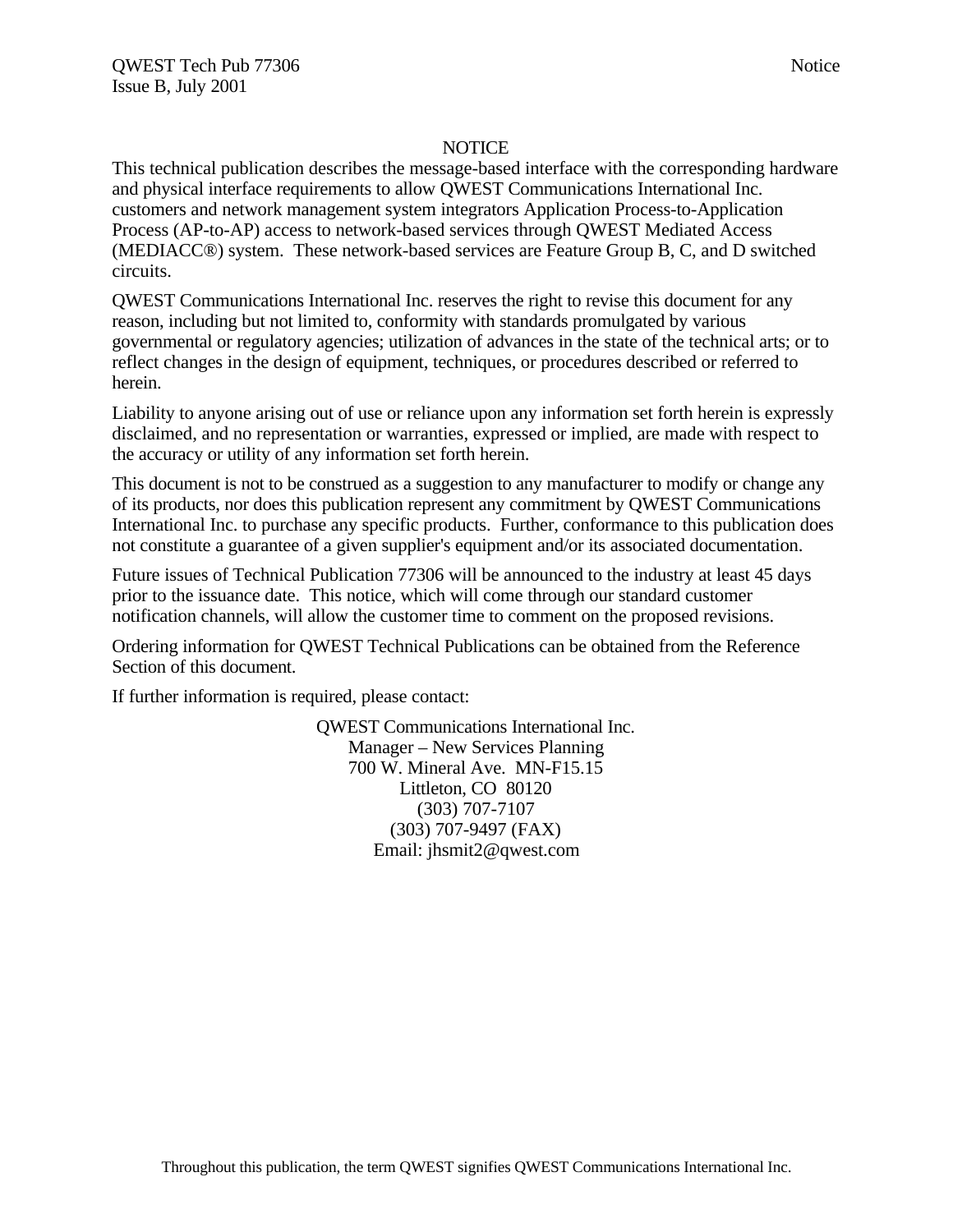### PLEASE TEAR OUT AND SEND YOUR COMMENTS/SUGGESTIONS TO:

QWEST Corporation Manager – New Services Planning 700 W. Mineral Ave. MN-F15.15 Littleton, CO 80120 (303) 707-7107 (303) 707-9497 (FAX) Email: jhsmit2@qwest.com

Information from you helps us to improve our Publications. Please take a few moments to answer the following questions and return to the above address.

| Was this Publication valuable to you in understanding  |              |  |
|--------------------------------------------------------|--------------|--|
| The technical parameters of our service?               | YES .<br>NO. |  |
| Was the information accurate and up-to-date?           | YES.<br>NO.  |  |
| Was the information easily understood?                 | YES<br>NO.   |  |
| Were the contents logically sequenced?                 | YES<br>NO.   |  |
| Were the tables and figures understandable and helpful | YES<br>NO.   |  |
| Were the pages legible?                                | YES.<br>NO.  |  |

If you answered NO to any of the questions and/or if you have any other comments or suggestions, please explain:

\_\_\_\_\_\_\_\_\_\_\_\_\_\_\_\_\_\_\_\_\_\_\_\_\_\_\_\_\_\_\_\_\_\_\_\_\_\_\_\_\_\_\_\_\_\_\_\_\_\_\_\_\_\_\_\_\_\_\_\_\_\_\_\_\_\_\_\_\_\_\_\_\_\_

|                  | (Attach additional sheet, if necessary) |
|------------------|-----------------------------------------|
|                  |                                         |
|                  |                                         |
|                  |                                         |
| Telephone Number |                                         |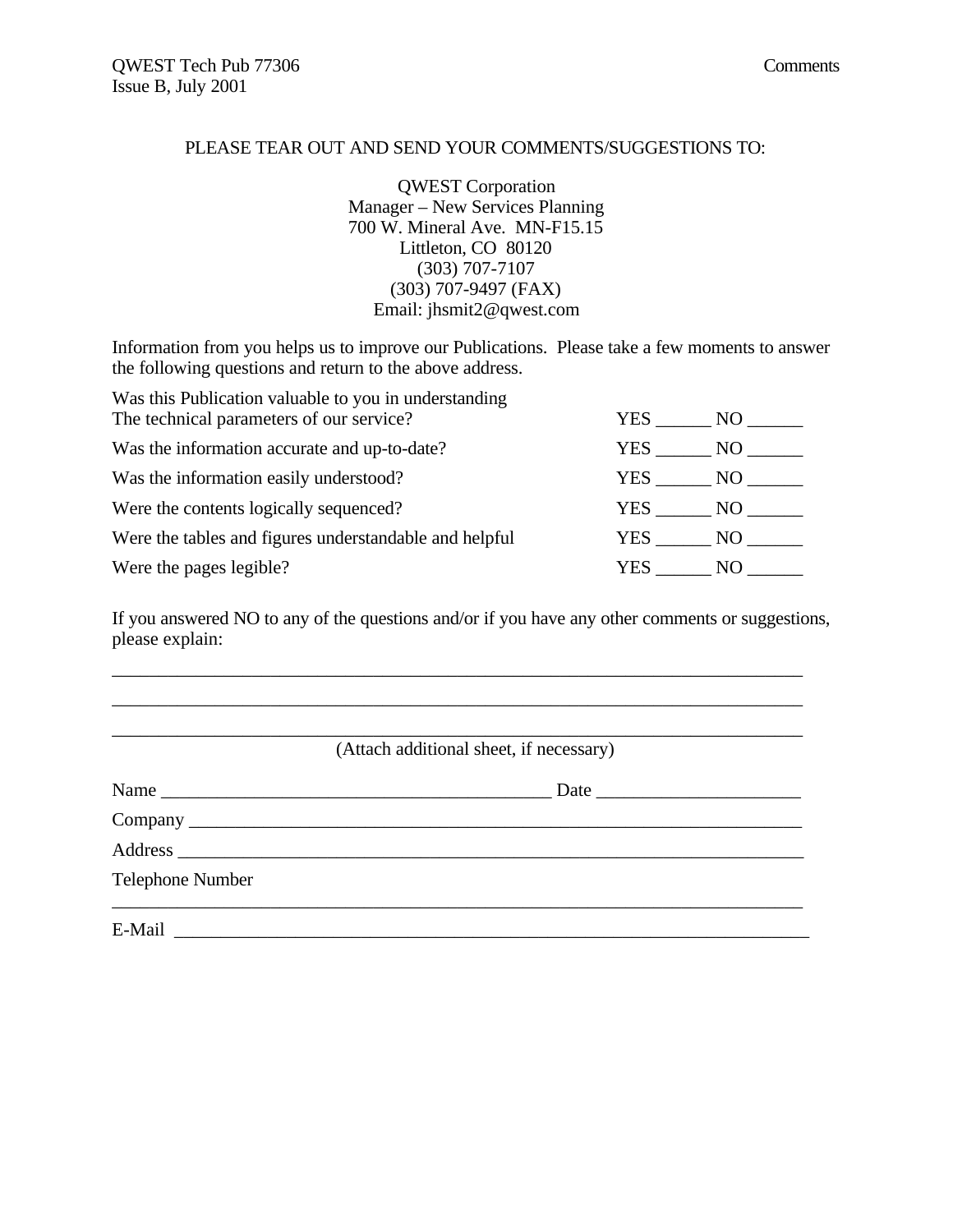## **Chapter and Section Page**

| 1.               |     |                                                                   |
|------------------|-----|-------------------------------------------------------------------|
|                  | 1.1 |                                                                   |
|                  | 1.2 |                                                                   |
|                  |     | 1.2.1                                                             |
|                  | 1.3 |                                                                   |
|                  | 1.4 |                                                                   |
|                  |     | 1.4.1                                                             |
|                  |     | 1.4.2                                                             |
|                  |     | 1.4.3                                                             |
|                  |     | 1.4.4                                                             |
| 2.               |     |                                                                   |
|                  | 2.1 |                                                                   |
|                  | 2.2 | Customer Access to the QWEST MEDIACC <sup>®</sup> Service 2-1     |
|                  | 2.3 |                                                                   |
|                  | 2.4 |                                                                   |
|                  |     | 2.4.1                                                             |
|                  |     | 2.4.2                                                             |
|                  |     | 2.4.3                                                             |
|                  |     | 2.4.4                                                             |
| 3.               |     |                                                                   |
|                  | 3.1 |                                                                   |
|                  |     | 3.1.1                                                             |
|                  |     | Structure of Management Information (SMI) and Management<br>3.1.2 |
|                  |     |                                                                   |
|                  | 3.2 |                                                                   |
| $\overline{4}$ . |     |                                                                   |
|                  | 4.1 |                                                                   |
|                  |     | 4.1.1                                                             |
|                  |     | 4.1.2                                                             |
|                  |     | 4.1.3                                                             |
|                  |     | 4.1.4                                                             |
|                  |     | Structure of Management Information (SMI) and Management<br>4.1.5 |
|                  |     |                                                                   |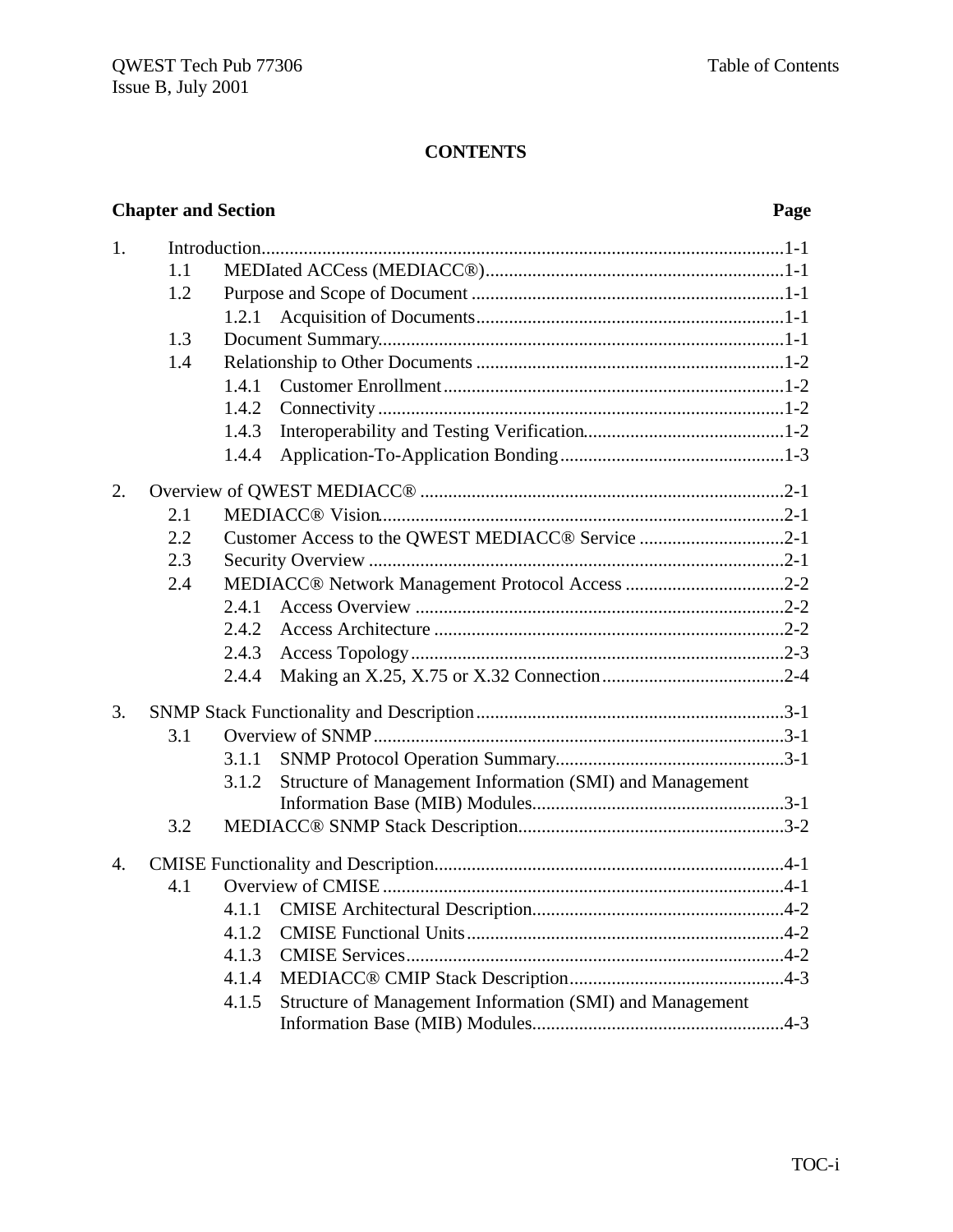## **Chapter and Section**

## Page

| 5. |     |                                                                      |  |
|----|-----|----------------------------------------------------------------------|--|
|    | 5.1 |                                                                      |  |
|    | 5.2 |                                                                      |  |
| б. |     |                                                                      |  |
|    | 6.1 |                                                                      |  |
|    | 6.2 |                                                                      |  |
|    | 6.3 | Consultative Committee International Telephone and Telegraph (CCITT) |  |
|    |     |                                                                      |  |
|    | 6.4 |                                                                      |  |
|    | 6.5 |                                                                      |  |
|    | 6.6 |                                                                      |  |
|    | 6.7 |                                                                      |  |
|    |     |                                                                      |  |

## **Figures**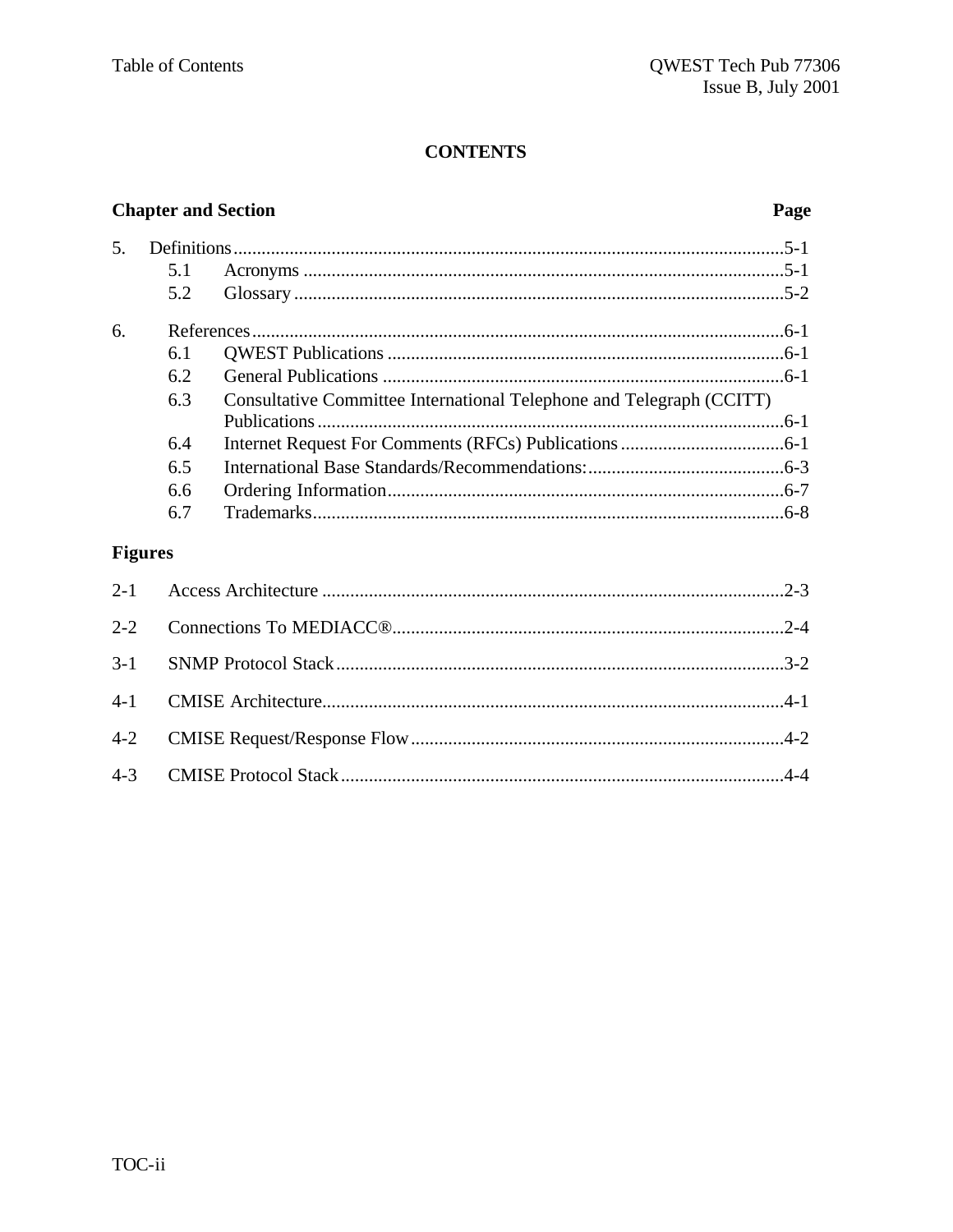## **Chapter and Section Page**

| 1. |     |  |
|----|-----|--|
|    | 1.1 |  |
|    | 1.2 |  |
|    |     |  |
|    | 1.3 |  |
|    | 1.4 |  |
|    |     |  |
|    |     |  |
|    |     |  |
|    |     |  |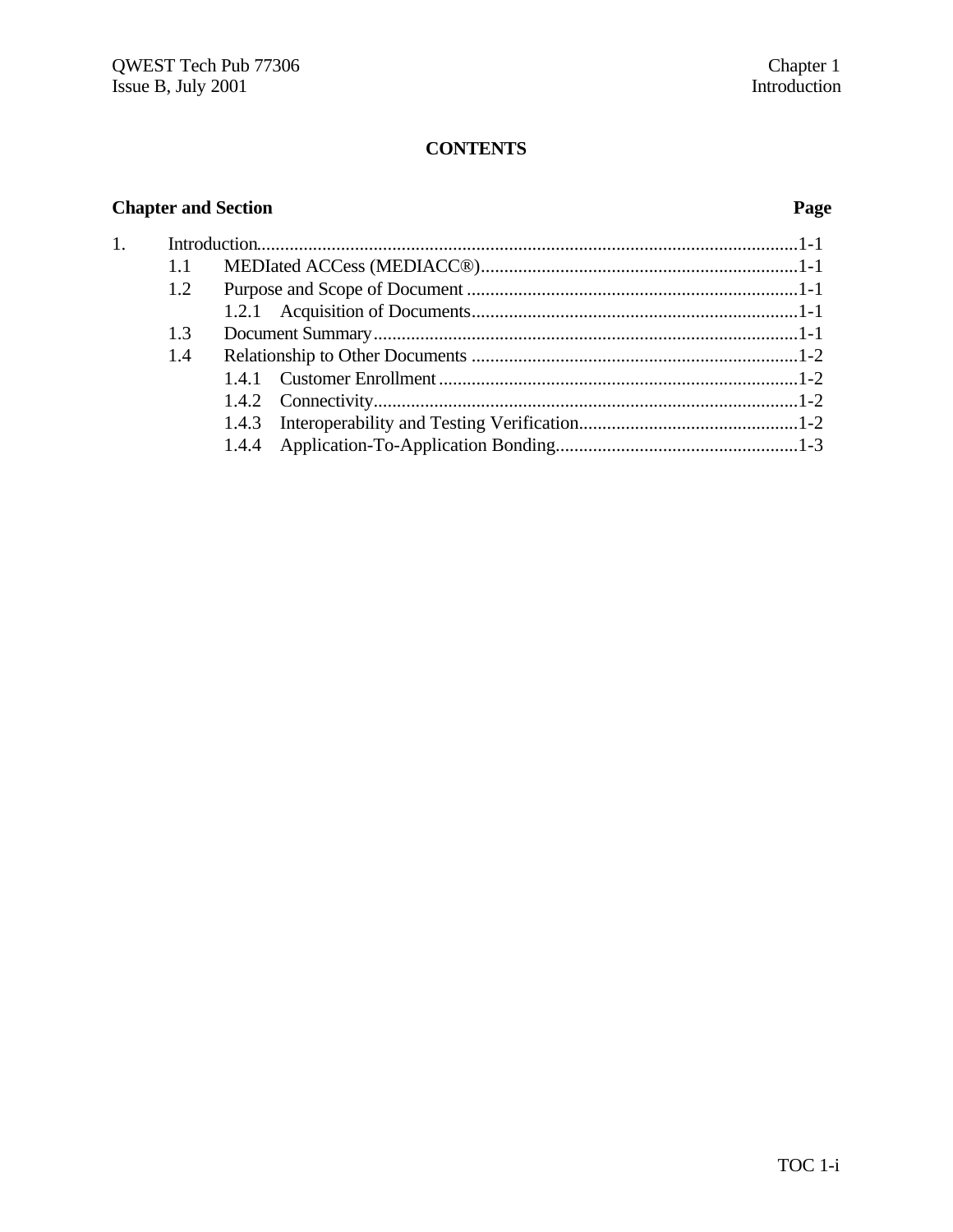## **1. Introduction**

## **1.1 MEDIated ACCess (MEDIACC®)**

Mediated Access (MEDIACC®) is the service offering of a gateway which customers use to conduct electronic dialogue with various QWEST business services; i.e., Trouble Administration. The MEDIACC® Gateway supports a variety of software application functions, which include the authentication of customers, verification of resources, translation of messages, and application-toapplication communications with QWEST business systems.

## **1.2 Purpose and Scope of Document**

This document, as a Network Interface Specification, provides information, which describes basic technical requirements for network connections with the MEDIACC® Gateway. Consistent with the document's title, the Simple Network Management Protocol (SNMP) and Common Management Information Protocol (CMIP) network management protocol stacks are specified as techniques for appropriate access to MEDIACC® Gateway Services. As such, this document is distinct from other QWEST documents, which describe the higher-level network services and application functionality of various MEDIACC® Gateway Agent software modules and processes.

## **1.2.1 Acquisition of Documents**

This document references many interrelated documents, which describe both detailed protocol stack architecture, as well as higher-level application services. These documents may be ordered as indicated in Section 6.6, Ordering Information. It is hereby noted that such explicit references are cited at the time of this publication and, hence, implicitly permit the evolution and future revision of the respective documents. Therefore, it is hereby requested that potential customers of QWEST MEDIACC® Gateway Services contact their designated QWEST Account Representative to ascertain the appropriate Gateway Service documentation list, prior to ordering and purchasing the extensive list of published documents which are referenced herein.

## **1.3 Document Summary**

This document has been organized to indicate the necessary connectivity requirements that QWEST customers must meet in order to electronically bond, via the MEDIACC® Gateway, with various services of QWEST business systems. As a precursor to physical connectivity, the document indicates that customers must subscribe to the MEDIACC® Service and submit to an enrollment process, which includes the exchange of network information and robust security procedures. Upon completion of the enrollment process, customers establish connectivity by jointly creating a physical link to QWEST and commence an electronic dialogue by means of industry standard protocols, which include X.25/X.75/X.32, SNMP, and CMIP.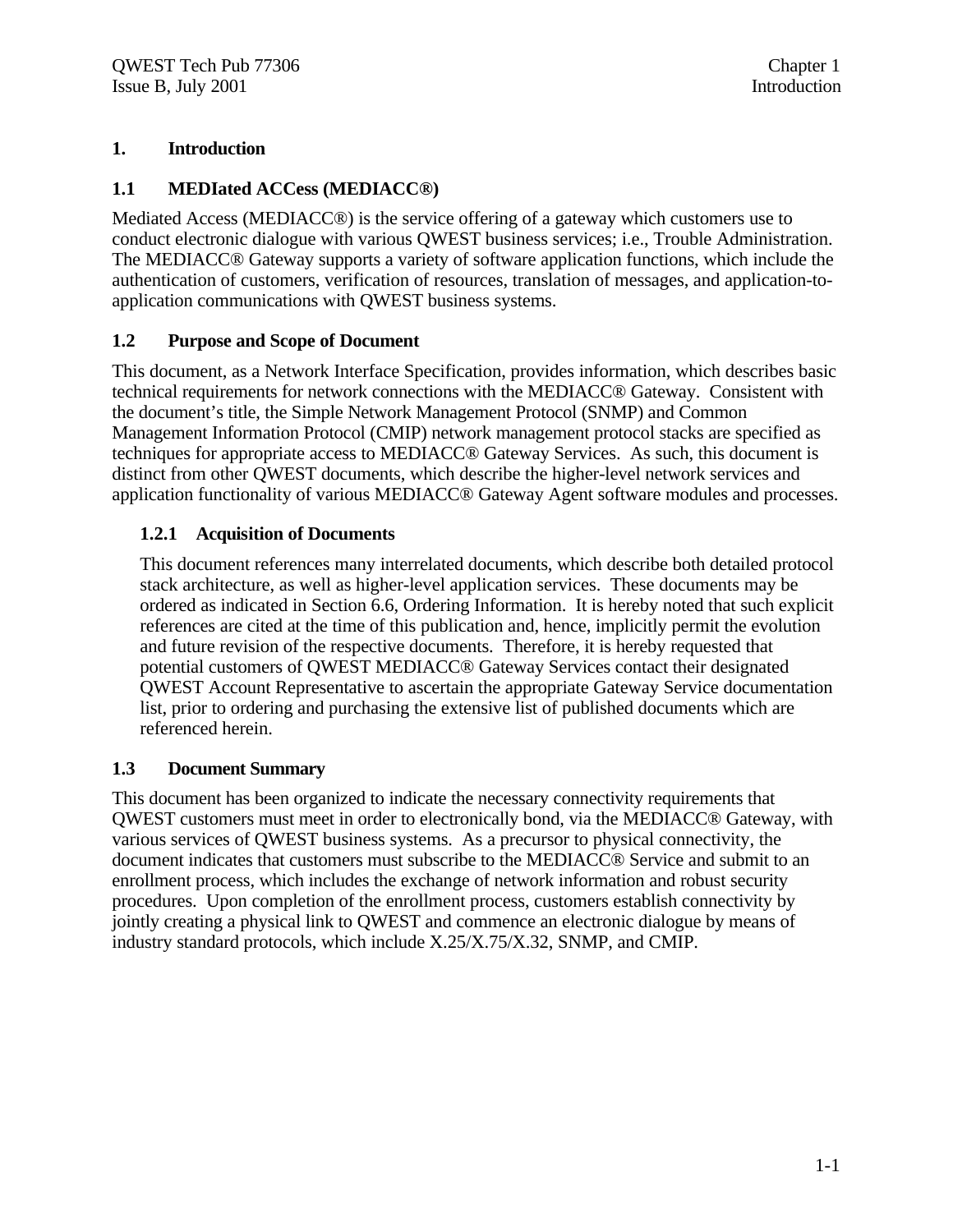## **1.4 Relationship to Other Documents**

This particular document is one member of a collection of documents, which provides a comprehensive guide to full service electronic bonding with QWEST. The collection is organized in the following fashion:

## **1.4.1 Customer Enrollment**

Customer requirements, account enrollment processes and security requirements are presented in:

QWEST MEDIACC® Customer Enrollment Process Guide and Forms

This documentation is obtained by arrangement with the customer's designated QWEST Account Representative.

## **1.4.2 Connectivity**

Specifications for a network interface connection with the QWEST MEDIACC® Gateway are provided in (this document):

*QWEST Network Interface Specification For MEDIACC® Network Management Protocol Stacks,* Publication 77306, Issue A, March 1993.

## **1.4.3 Interoperability and Testing Verification**

Specific details of the interoperability test suites, schedule, and verification requirements shall be disclosed and agreed upon as an adjunct of the official enrollment process and establishment of customer accounts.

In general, the customer will be assigned a QWEST MEDIACC® Representative who will coordinate testing schedules and documentation. Test procedures will assure that robust interoperability and security are achieved at each layer of the protocol stack. The coordination of such procedures necessarily includes the disclosure of Object Definitions and Protocol Data Unit (PDU) exchange sequences which are described in QWEST Management Information Base (MIB) modules and related documents.

This procedure documentation, obtained by arrangement with the customer's designated QWEST Account Representative, is described in:

*MEDIACC® Customer Interoperability Test System User Guide,* Publication ITCAAMEDI00D0-38-01-00, February 1992, QWEST Information Technologies, Customer Access Applications.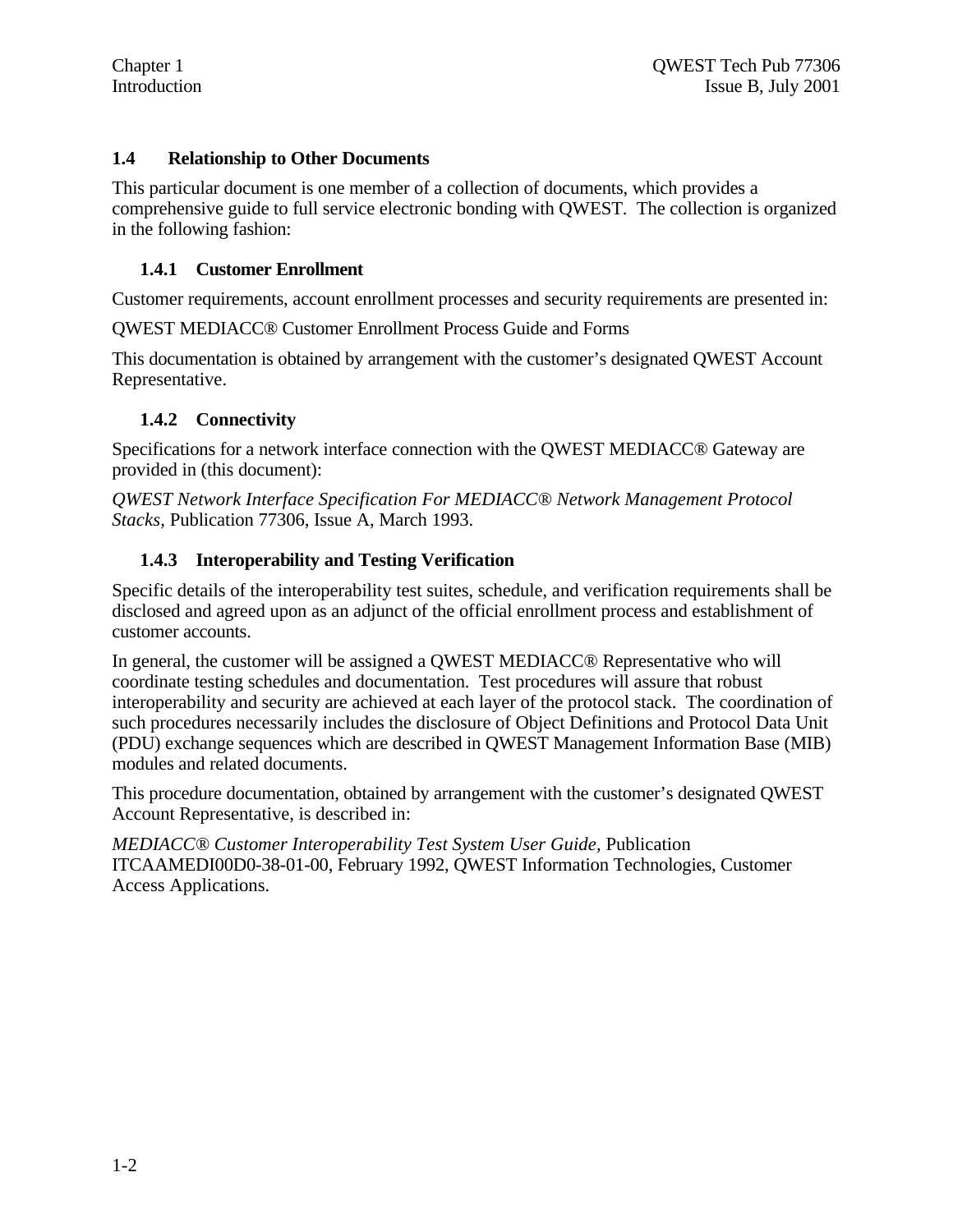## **1.4.4 Application-To-Application Bonding**

Features of particular services which include indigenous security mechanisms, message flow, and transaction processing are contained in documents which have been tailored to the specific capabilities and needs of individual service products, for example Trouble Administration. A list of currently available documents can be acquired by contacting the customer's designated QWEST Account Representative.

Example documents include:

*QWEST Guide for the Development and Implementation of Trouble Administration Applications for Simple Network Management (SNMP) Protocol Stacks,* Publication IT-CAA-MEDI00D0-95B-01-00, QWEST Information Technologies, Customer Access Applications.

*QWEST Guide for the Development and Implementation of Trouble Administration Applications for Common Management Information Protocol (CMIP) Stacks,* Publication IT-CAA-MEDI00D0-95A-01-00, QWEST Information Technologies, Customer Access Applications.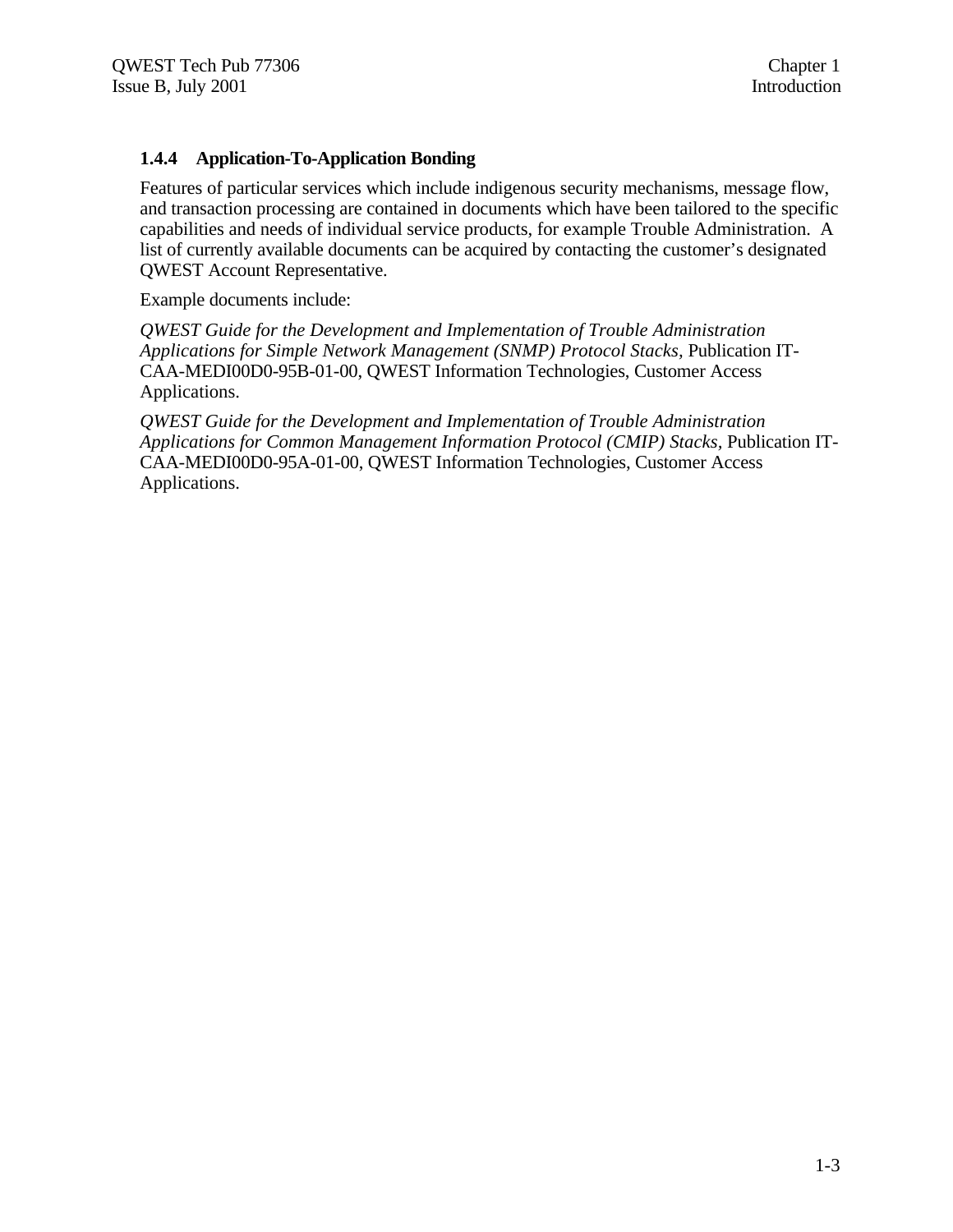## **Chapter and Section Page**

| 2. |         |                                                   |  |
|----|---------|---------------------------------------------------|--|
|    | 2.1     |                                                   |  |
|    | 2.2     | Customer Access to the QWEST MEDIACC® Service 2-1 |  |
|    | 2.3     |                                                   |  |
|    | 2.4     |                                                   |  |
|    |         |                                                   |  |
|    |         |                                                   |  |
|    |         |                                                   |  |
|    |         |                                                   |  |
|    |         |                                                   |  |
|    | Figures |                                                   |  |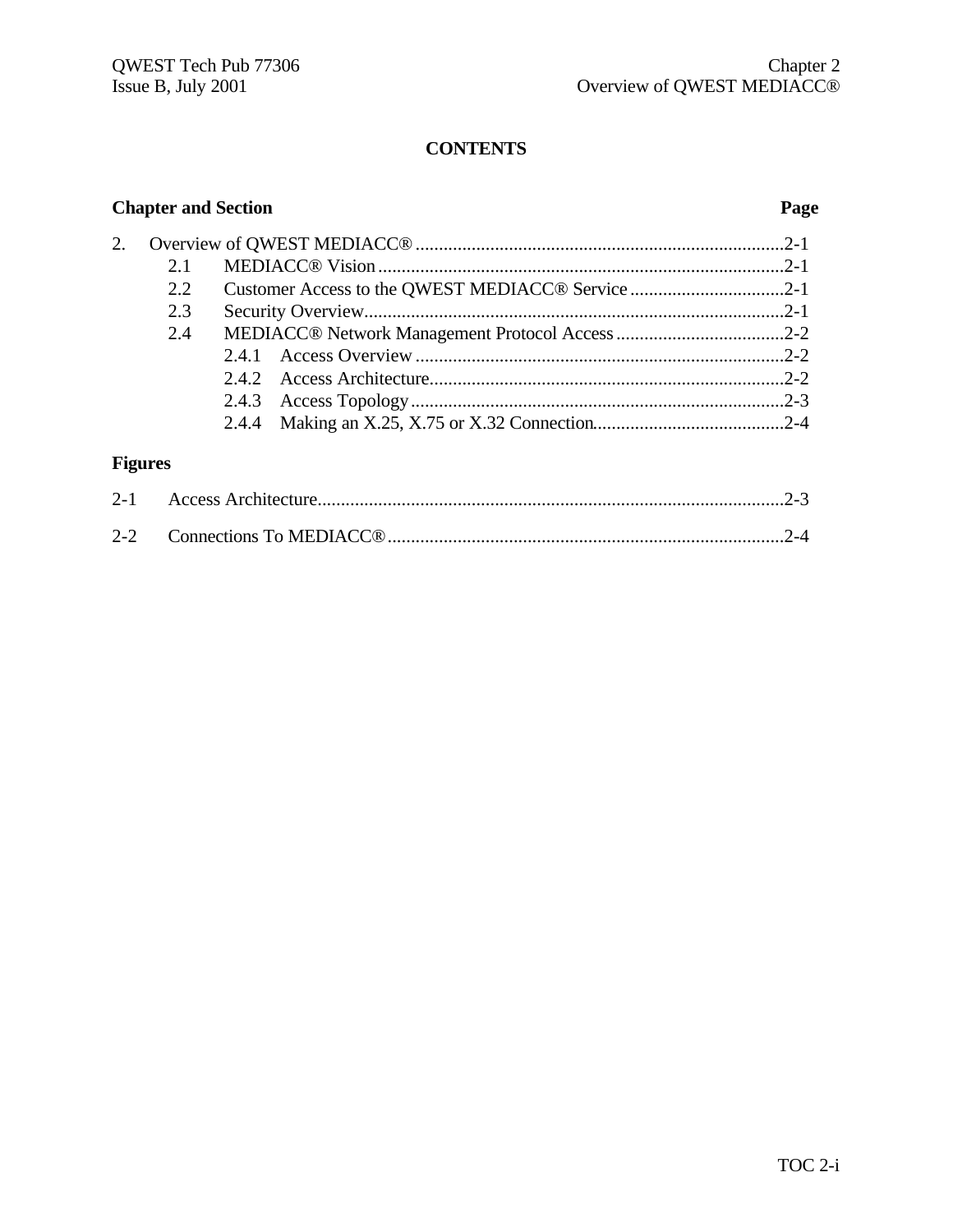## **2. Overview of QWEST MEDIACC®**

## **2.1 MEDIACC® Vision**

The QWEST MEDIated ACCess (MEDIACC®) Gateway has been architected as a multiprotocol gateway to a common set of mediated access services. The architecture traverses several important aspects of Open Systems technology while focusing upon the provision of superior customer service. MEDIACC® provides a seminal, enterprise-wide, network access architecture which has the promise of casting sprawling Operations Support Systems (OSSs) into a framework of efficient and transparent Open Systems networks. At the heart of the enterprise-wide network architecture lie salient features of the International Organization for Standards (ISO), the International Electrotechnical Commission (IEC), Operations, Administration, Maintenance, and Provisioning (OAM&P), NM Forum and InterNet Standards Organizations recommendations. These recommended standards form an operational basis upon which the MEDIACC® Gateway facilitates a mediated Open Systems representation of proprietary OSSs.

## **2.2 Customer Access to the QWEST MEDIACC® Service**

Customers subscribe to the MEDIACC® Service by:

- • Successfully completing the Enrollment Process.
- • Successfully establishing a connection to the QWEST MEDIACC® Gateway Environment.
- • Successfully completing the Interoperability and Test Verification Process.

Customers are designated as either a Primary Account Customer or an Agent Account Customer. Agents are customers who are able to act on behalf of other customers, as well as themselves. Agents can only be designated by a Primary Account Customer.

## **2.3 Security Overview**

Pertinent details of the security paradigm and its administration are not revealed in this document. Such details will be disclosed between QWEST and individual customers during the enrollment process and subsequently verified during the interoperability test suite procedures.

In general, basic security checkpoints are initiated at several junctures in the protocol stack. At the physical access level, customers are required to obtain unique interfaces with QWEST DIGIPAC® network facilities. A variety of mechanisms are instituted to control access and ensure the authenticity of transactions.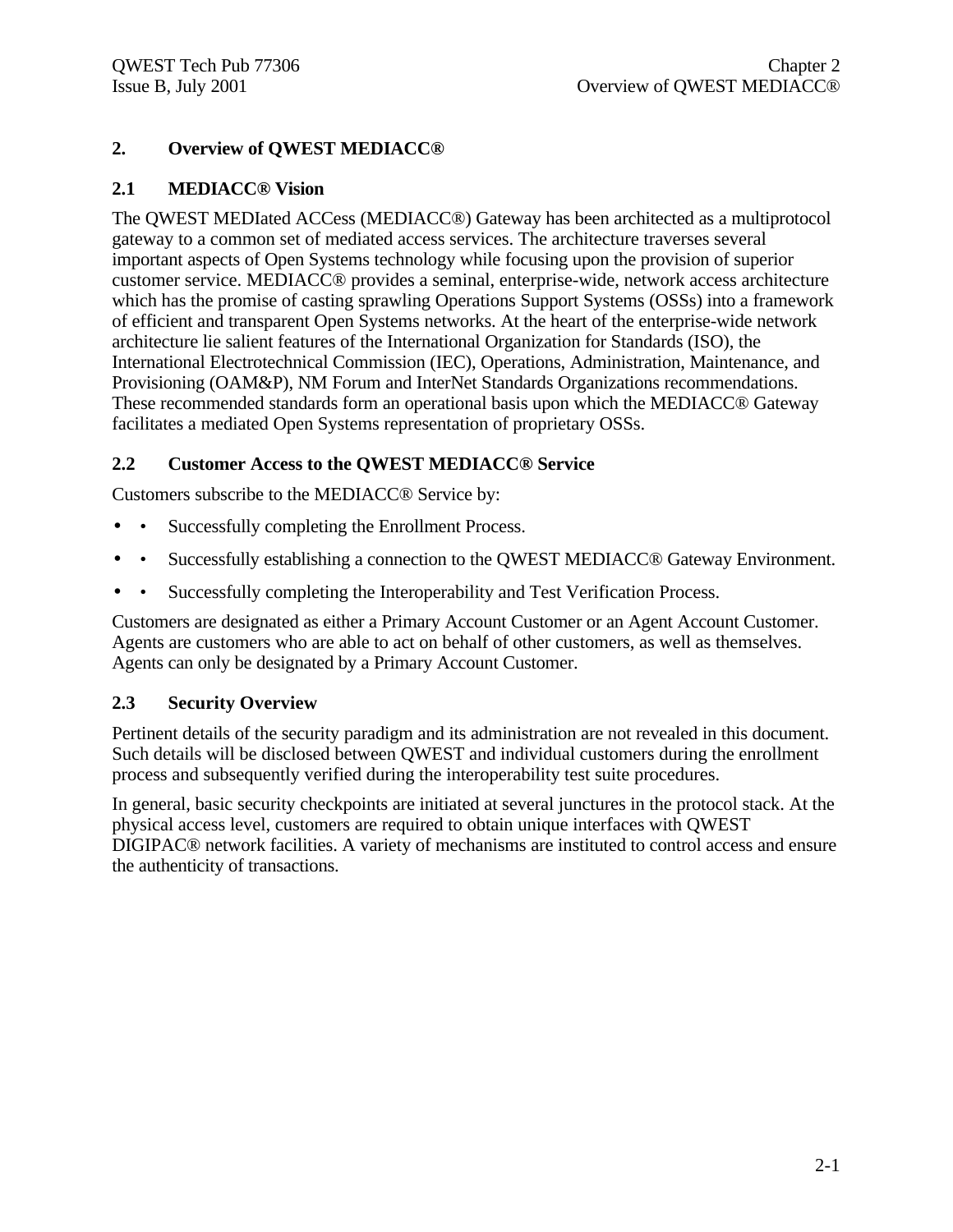## **2.4 MEDIACC® Network Management Protocol Access**

## **2.4.1 Access Overview**

In general, the MEDIACC® network management protocol access topology is predicated upon both Local Area Network (LAN) and Wide Area Network (WAN) fundamentals. Inherent in the Internet and ISO Layered Stack architecture is the capability to execute sophisticated and complex "higher level" protocol methods on top of a variety of robust "lower level" physical access and control methods. Such a milieu facilitates the alchemy of technological innovation and economic reasonableness over time.

## **2.4.2 Access Architecture**

This section presents a logical illustration of the Network Management Protocol stack architecture. It is seen that the QWEST MEDIACC" Gateway is situated upon both the industry standard InterNet SNMP stack and the industry standard OSI CMIP stack. Customers may select either, or both, of these stacks. See FIGURE 2-1 for a diagram of the Access architecture.

Detailed descriptions of SNMP are found in:

*RFC 1155: Structure and Identification of Management information for TCP/IP-based Internets,* May 1990

*RFC 1157: A Simple Network Management Protocol (SNMP),* May 1990

*RFC 1212: Concise MIB Definitions,* March 1991

*RFC 1213: Management Information Base for Network Management of TCP/IP-based internets: MIB-II,* March 1991

*RFC 1215: A Convention for defining Traps for use with the SNMP,* March 1991

Detailed descriptions of CMIP are found in:

*ISO/IEC 9595 - Information Technology- Open Systems Interconnect -Common Management Information Service Definition,* 1991

*ISO/IEC 9596-1 - Information Technology- Open Systems Interconnect -Common Management Information Protocol Specification - Part 1: Specification, Edition 2,* 1991

**Note:** The Reference Section of this document, for expository purposes, contains a comprehensive list of relevant standards documents. The Ordering Information section of this document indicates how customers may obtain documentation.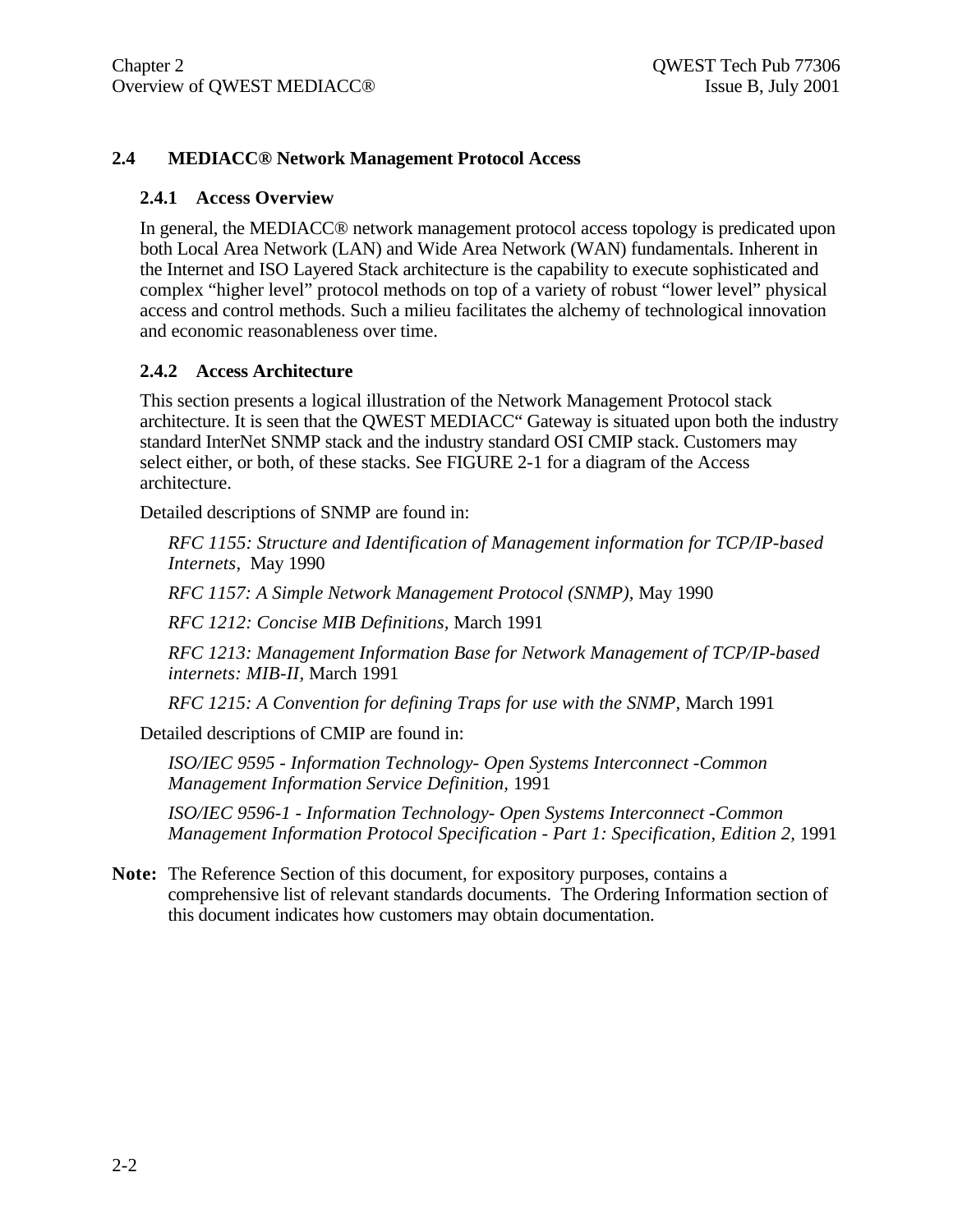

**Figure 2-1:** Access Architecture

## **2.4.3 Access Topology**

QWEST presently offers logical connectivity as illustrated in Figure 2-2. Descriptions of components and configurations are referenced throughout the remaining sections of this document.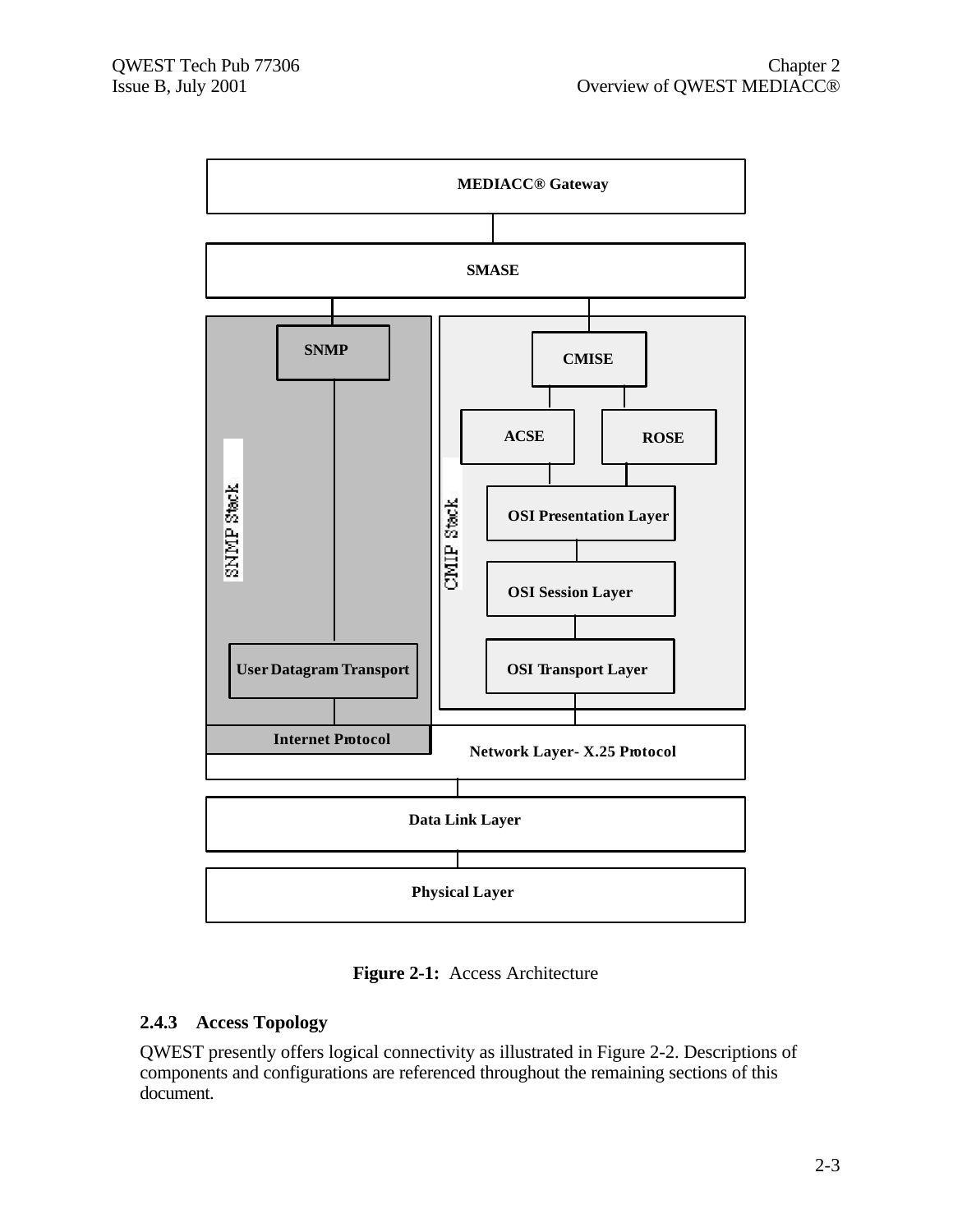

**Figure 2-2:** Connections To MEDIACC®

## **2.4.4 Making an X.25, X.75 or X.32 Connection**

The use of the MEDIACC® gateway and associated services can only be gained through an X.25 packet switching network. Such access is established via QWEST's DIGIPAC® X.25 packet switching network by:

• • Obtaining a dedicated digital or analog circuit facility, in conjunction with a QWEST DIGIPAC® packet switching node, which provides synchronous system to system support of the protocol stacks defined in this document; or,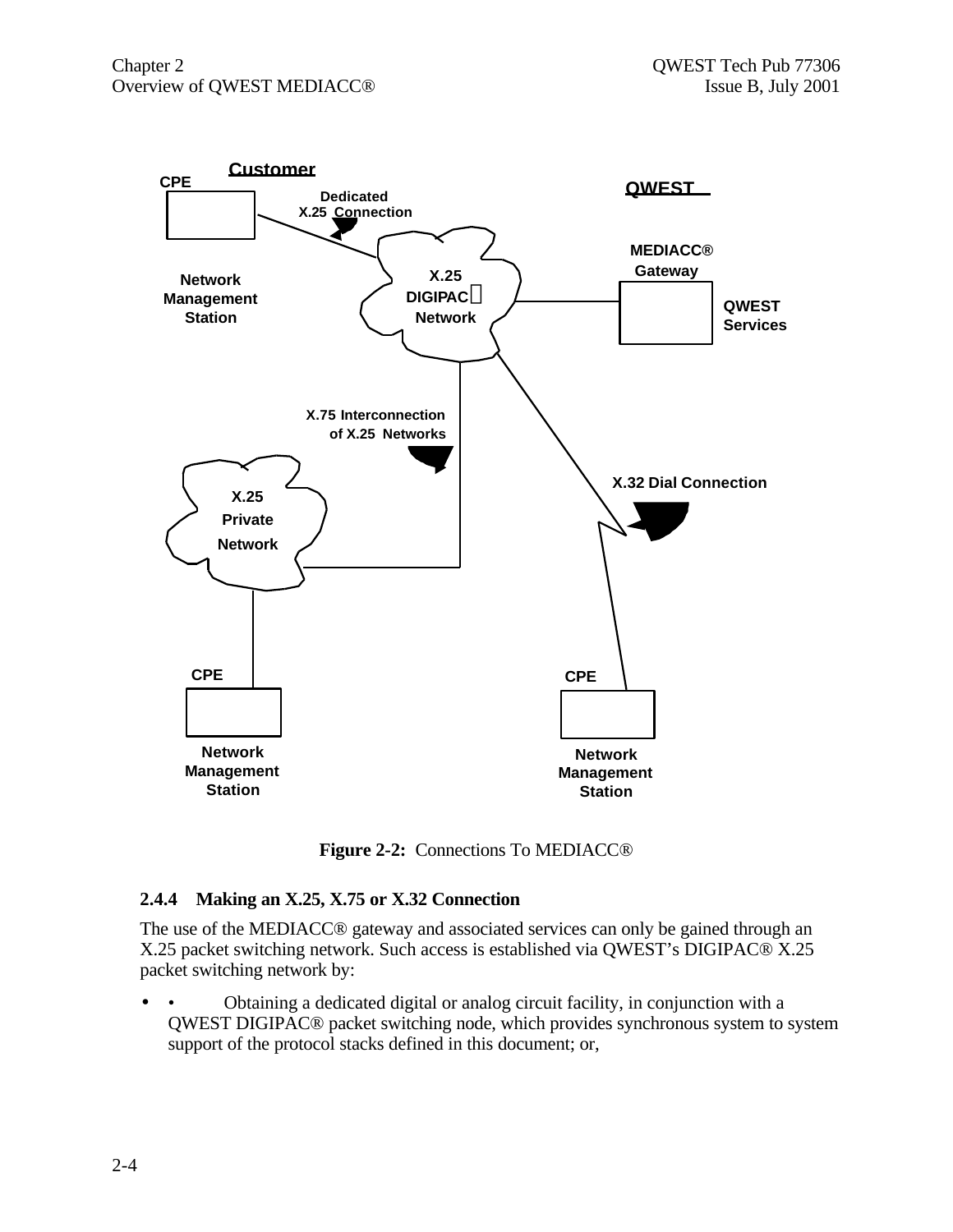## **CONTENTS (Continued)**

|                | <b>Chapter and Section</b> |                                                                | Page |
|----------------|----------------------------|----------------------------------------------------------------|------|
| 3.             |                            |                                                                |      |
|                | 3.1                        |                                                                |      |
|                |                            |                                                                |      |
|                |                            | 3.1.2 Structure of Management Information (SMI) and Management |      |
|                |                            |                                                                |      |
|                | 3.2                        |                                                                |      |
| <b>Figures</b> |                            |                                                                |      |
|                |                            |                                                                |      |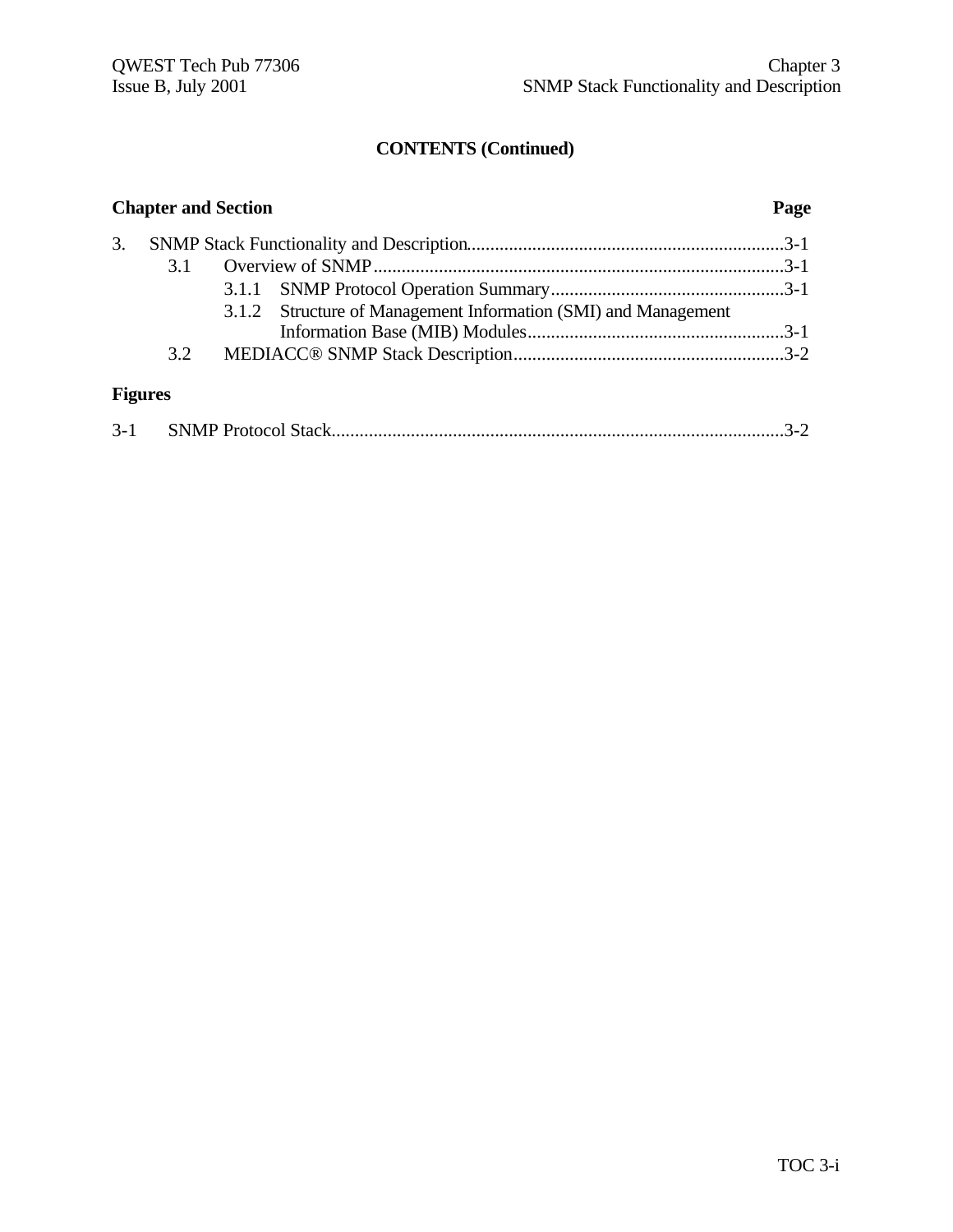## **3. SNMP Stack Functionality and Description**

## **3.1 Overview of SNMP**

The Simple Network Management Protocol (SNMP) is a well-known and widely used paradigm for the management and administration of TCP/IP Internets, devices, and applications. A manageable network is composed of one or more management systems, many network elements or agent systems, and a network management protocol.

SNMP is the shared protocol, which communicates information between a management system and an agent system. SNMP allows the management system to retrieve (get) or alter (set) management information on an agent system. SNMP also permits an agent system to notify management systems of important events (trap).

For a background on SNMP, the reader is encouraged to examine The Simple Book, by Marshall Rose, Prentice Hall, 1991, ISBN 0-13-812611-9.

## **3.1.1 SNMP Protocol Operation Summary**

SNMP supports messages, which are self-contained units of information. Such a unit, or data object, contains protocol control information, such as version and security data, as well as user data. For detailed information about SNMP, refer to the following series of documents:

*RFC 1155: Structure and Identification of Management information for TCP/IP-based Internets,* May 1990

*RFC 1157: A Simple Network Management Protocol (SNMP),* May 1990

*RFC 1212: Concise MIB Definitions,* March 1991

*RFC 1213: Management Information Base for Network Management of TCP/IP-based Internets: MIB-II,* March 1991

*RFC 1215: A Convention for defining Traps for use with the SNMP,* March 1991

## **3.1.2 Structure of Management Information (SMI) and Management Information Base (MIB) Modules**

The Structure of Management Information (SMI) contains the rules used to define objects that can be accessed by a network management protocol. For SNMP, the SMI is defined in:

*RFC 1155: Structure and Identification of Management Information for TCP/IP-based Internets,* May 1990

*RFC 1212: Concise MIB Definitions,* March 1991

Information available through the SNMP Agent is known as a Management Information Base, or MIB. The QWEST MEDIACC® Management Information Base has been organized into MIB Modules which reflect the recommendations of standards organizations which include ISO/IEC, IOAM&P, T1M1, NM Forum and InterNet. MIB Module definitions will be provided to QWEST MEDIACC® customers according to the particular service which a customer selects, for example Trouble Administration. Examples of QWEST MIB Modules include Mediated Access, OSI Compatibility, Generic Network Model, and Trouble Administration.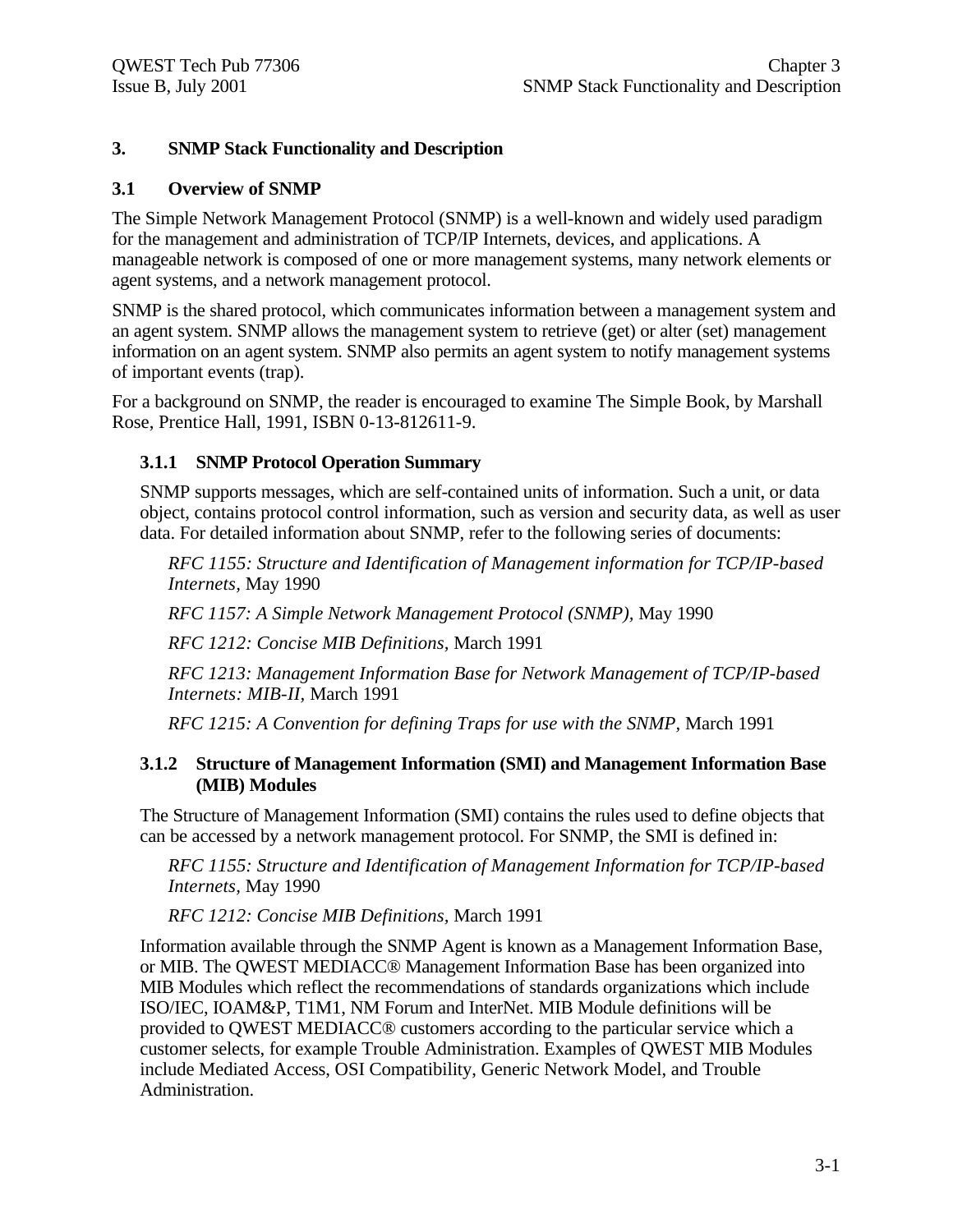## **3.2 MEDIACC® SNMP Stack Description**

The MEDIACC® SNMP protocol stack follows industry standard definitions which support standard SNMP operations, as described in the preceding sections. In general, the lower three layers of the stack are an interface to an X.25 Packet Switching Network. The next two layers provide for industry standard Internet Routing and Datagram services. SNMP protocol messages are encoded and decoded, to facilitate hardware independence, by the conventions of an Abstract Syntax Notation (ASN version 1). Finally, SNMP provides an interface for the Network Manager and Agent to conduct application-to-application dialog. The entire protocol stack is depicted in Figure 3-1. Comprehensive explanations of the X.25, X.75 and X.32 configuration details may be found in the QWEST DIGIPAC® Service Interface Specifications for Public Packet Switching Network, QWEST Communications, Inc., Technical Publication 77359, Issue D, November 1992.

|                        | <b>MEDIACC®</b><br>Service                                                                   |
|------------------------|----------------------------------------------------------------------------------------------|
| Layer 7 - Application  | SNMP-<br>Simple Network Management Protocol<br>RFC 1157                                      |
| Layer 6 - Presentation | ASN.1 and BER encode/decode<br>ISO 8824 & ISO 8825                                           |
| Layer 5 - Session      | <b>NULL</b>                                                                                  |
| Layer 4 - Transport    | UDP - Datagram Service<br><b>RFC</b> 768                                                     |
| Layer 3 - Network      | <b>Internet Protocol</b><br>RFC 877 IP/X.25                                                  |
| Layer 2 - Data Link    | ISO 8208 ( CCITT X.25 PLP )<br>X.25, X.32, X.75 Service                                      |
| Layer 1 - Physical     | ISO 7776 (CCITT LAPB)<br>V.35 (for $56$ kb/s)<br>EIA-232 (for 2.4 to 9.6 kb/s)<br>V.24, V.28 |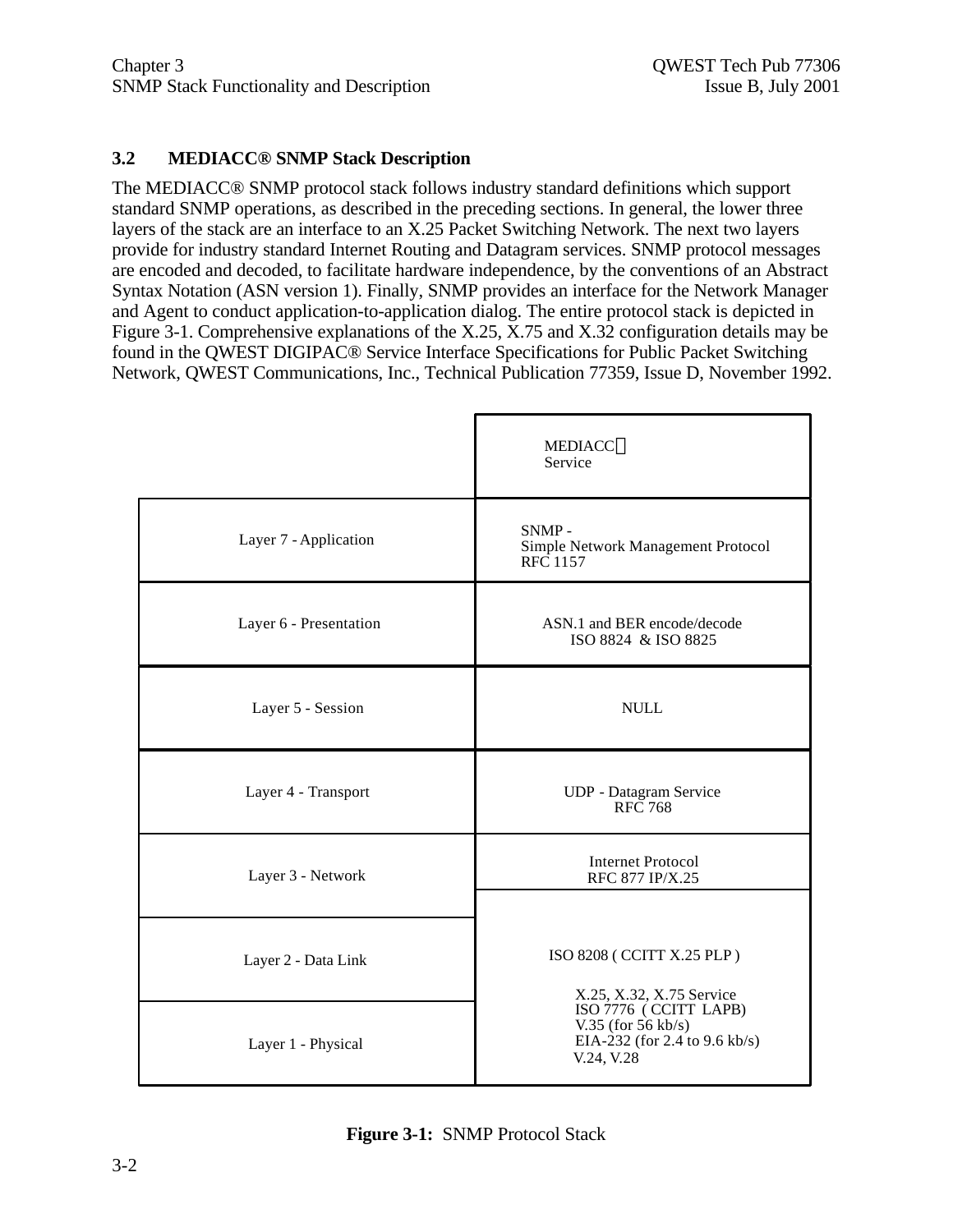## **Chapter and Section Page** 4. CMISE Functionality and Description............................................................................4-1 4.1 Overview of CMISE.......................................................................................4-1 4.1.1 CMISE Architectural Description ......................................................4-2 4.1.2 CMISE Functional Units.....................................................................4-2 4.1.3 CMISE Services.................................................................................4-2 4.1.4 MEDIACC® CMIP Stack Description...............................................4-3 4.1.5 Structure of Management Information (SMI) and Management Information Base (MIB) Modules.......................................................4-3 **Figures** 4-1 CMISE Architecture ...................................................................................................4-1 4-2 CMISE Request/Response Flow ................................................................................4-2 4-3 CMISE Protocol Stack................................................................................................4-4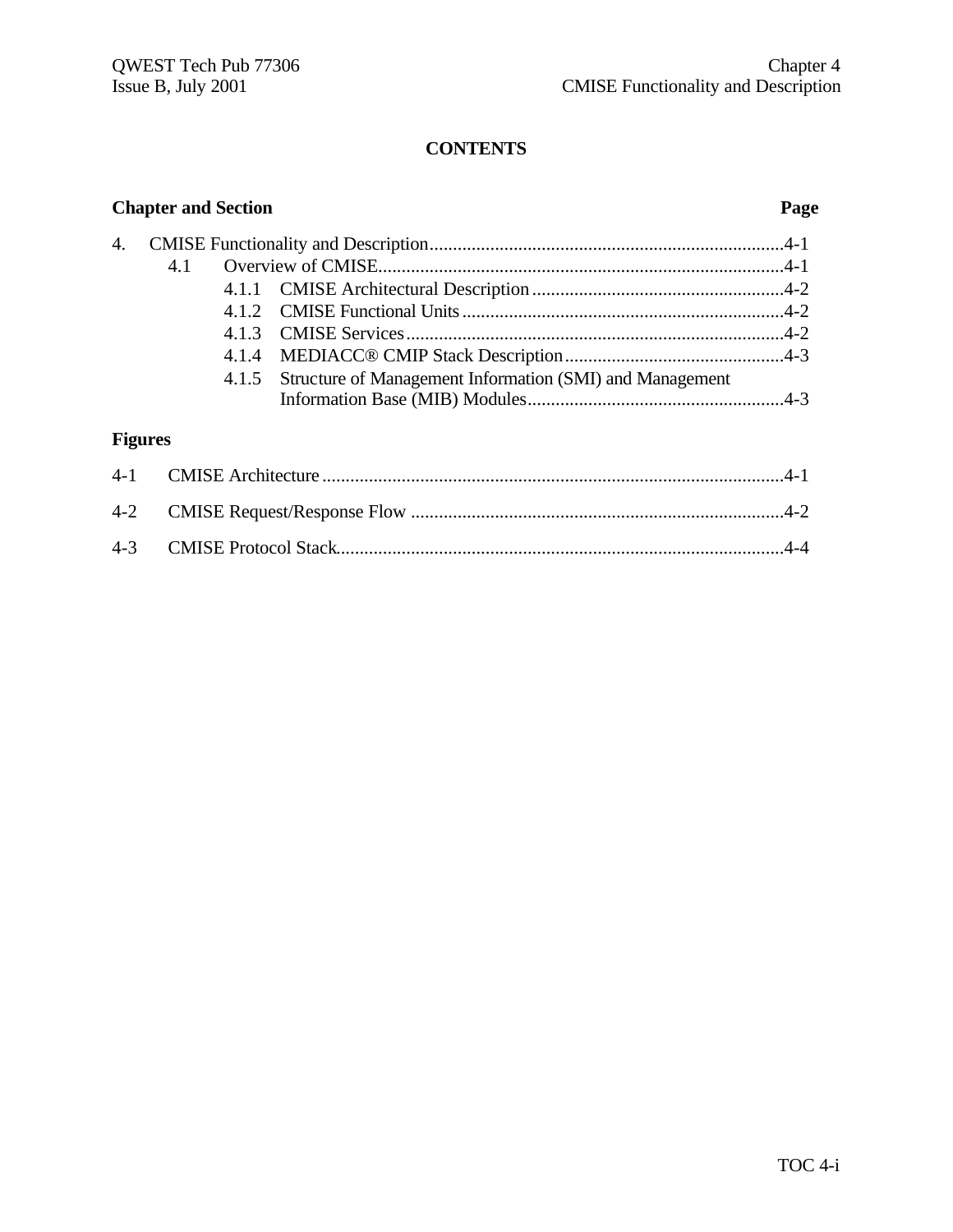## **4. CMISE Functionality and Description**

## **4.1 Overview of CMISE**

The Common Management Information Service Element (CMISE) defines a set of basic management services for sending and receiving management related messages. The Common Management Information Protocol (CMIP) is a peer management protocol between manager and agent. These services allow manager and agent the ability to exchange operations on managed objects and notifications. Additional functionality is provided by other components of Service Management Application Service Element (SMASE), such as, Association Control Service Element (ACSE) for peer-to-peer association between two applications and Remote Operations Service Element (ROSE) for request/response message exchange. See Figure 4-1 for a diagram of the CMISE architecture.



**OSI Presentation Layer**



For detailed information on CMISE and CMIP, refer to ISO/IEC 9595 and ISO/IEC 9596, respectively.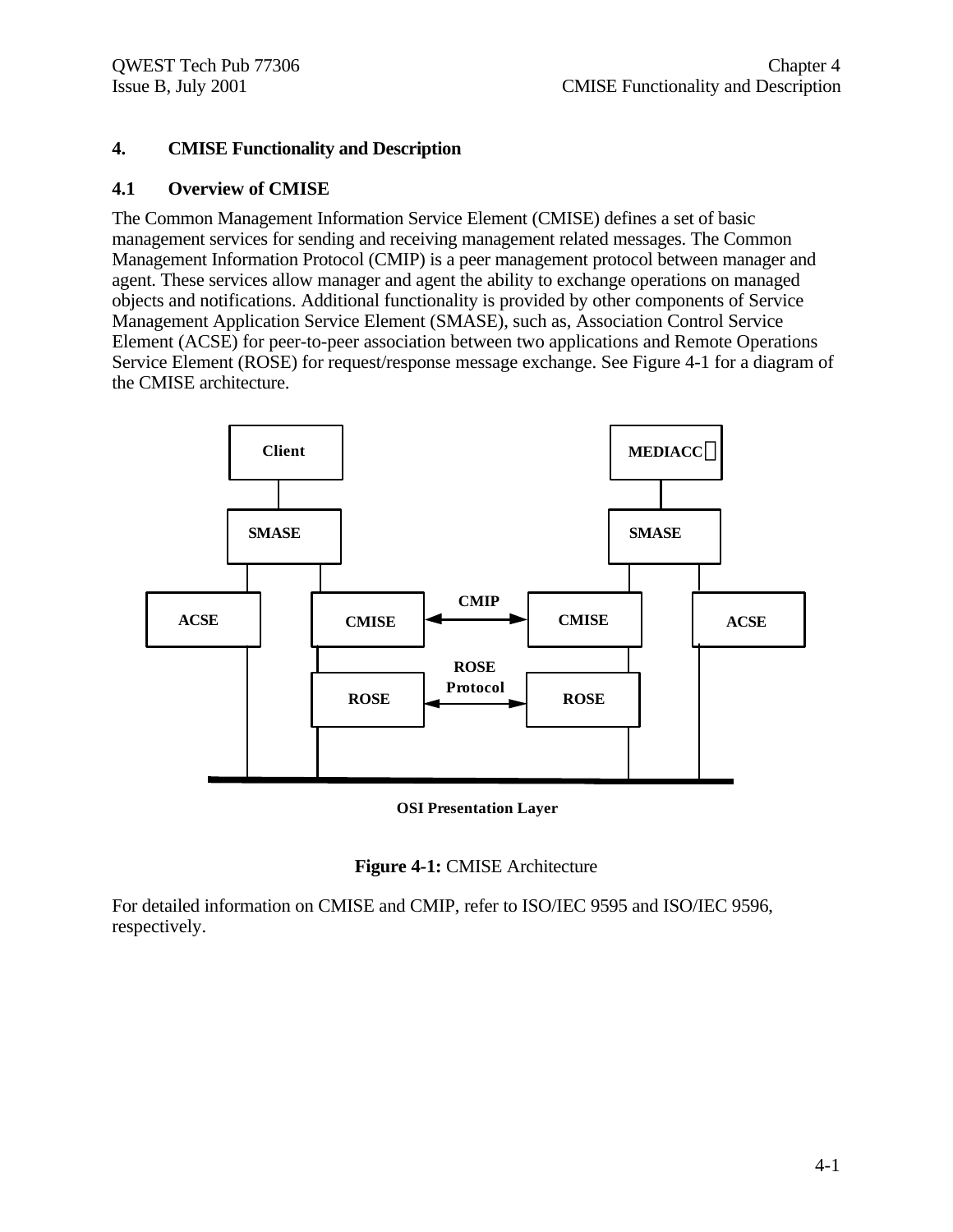## **4.1.1 CMISE Architectural Description**

CMISE defines a set of operations and data elements that define specific data exchange in the form of a request and response. These elements identify attributes of a managed object defined in the Management Information Base (MIB). CMISE provides two types of services, confirmed and non-confirmed. A confirmed request sent from a manager requires the agent to supply a response. A non-confirmed request does not require the agent to supply a response. See Figure 4-2 for the request/response flow in CMISE.



**Figure 4-2:** CMISE Request/Response Flow

## **4.1.2 CMISE Functional Units**

CMISE has basic kernel and additional functional units. Functional units define capabilities of the manager and agent application. When an association between a manager and agent is established, the functional units are negotiated. The association fails if the responder does not support the functional units.

## **4.1.3 CMISE Services**

CMISE services are used by network management processes to exchange management information. Each of the services include a set of attributes that contain application specific information i. e., access control, base object class, managed object instance, etc. The services provided by CMISE are exchanged between a manager and agent in the form of a Protocol Data Unit (PDU) as defined by CMIP. CMIP is a Remote Operations Service Element (ROSE) based protocol that maps CMISE services to a remote operation.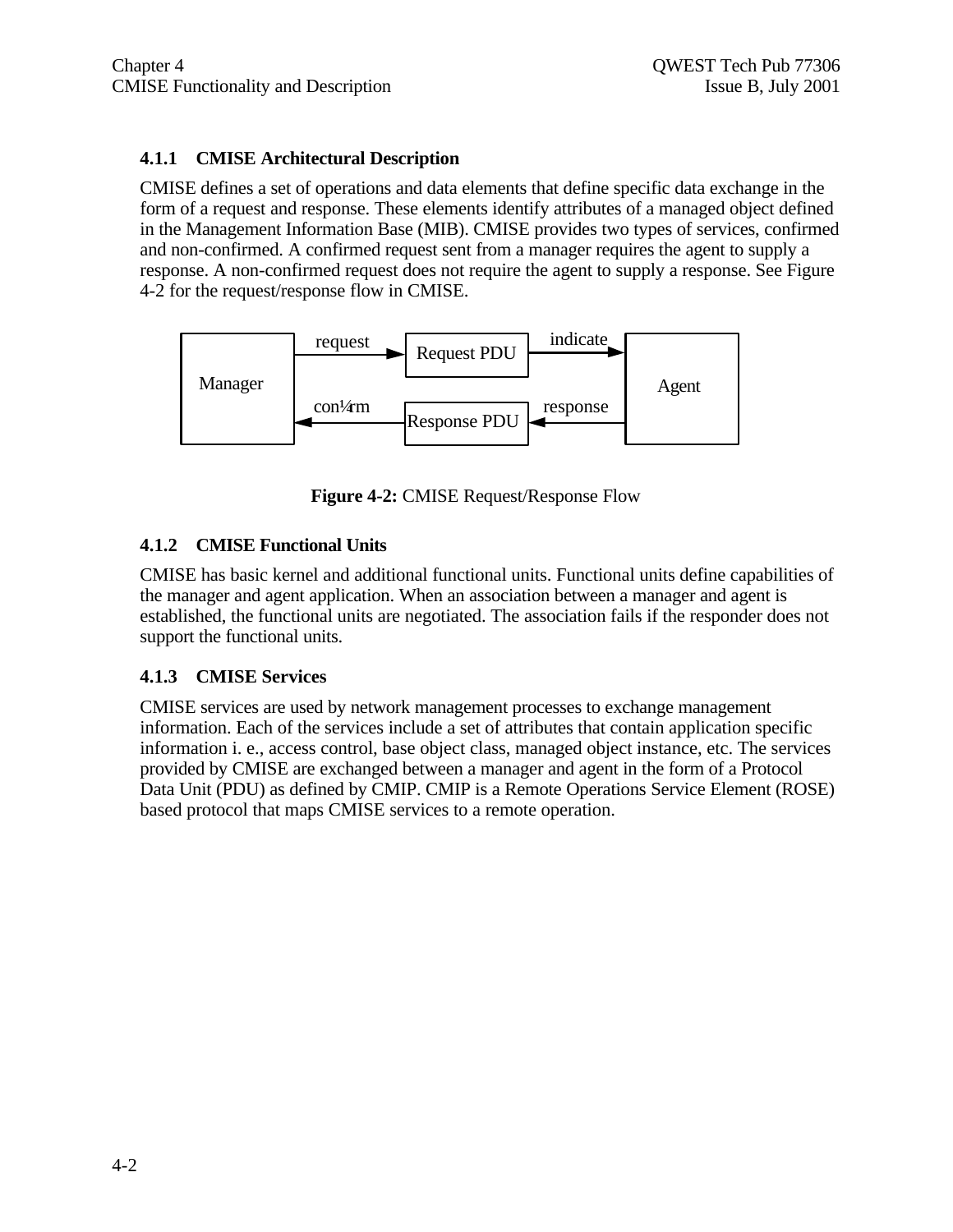## **4.1.4 MEDIACC® CMIP Stack Description**

The MEDIACC® CMIP protocol stack follows industry standard definitions which support standard CMISE operations, as described in the preceding sections. In general, the lower three layers of the stack are an interface to an X.25 Packet Switching Network. The functionality of the Transport to the Application layer conform to the OSI Network model. CMIP protocol messages are encoded and decoded, to facilitate hardware independence, by the conventions of an Abstract Syntax Notation (ASN version 1). Finally, CMIP provides an interface for the Network Manager and Agent to conduct application-to-application dialog. The entire protocol stack is depicted in Figure 4-3. Comprehensive explanations of the X.25, X.75 and X.32 configuration details may be found in the QWEST DIGIPAC® Service Interface Specifications for Public Packet Switching Network, QWEST Communications International Inc., Technical Publication 77359, Issue D, November 1992. This document, and subsequent issues, may be downloaded for free in PDF format from http://www.qwest.com/techpub .

## **4.1.5 Structure of Management Information (SMI) and Management Information Base (MIB) Modules**

The Structure of Management Information (SMI) contains the rules used to define objects that can be accessed by a network management protocol. For CMISE, the SMI is defined in:

*ISO/IEC 10165-4, Information Technology - Open Systems Interconnections - Structure of Management Information: Guidelines for the Definition of Managed Objects,* 1992.

Information available through the CMISE Agent is known as a Management Information Base, or MIB. The QWEST MEDIACC® Management Information Base has been organized into MIB Modules, which reflect the recommendations of standards organizations, which include ISO/IEC, IOAM&P, T1M1, NM Forum and InterNet. MIB Module definitions will be provided to QWEST MEDIACC® customers according to the particular service, which a customer selects, for example Trouble Administration.

**Note:** The Reference Section of this document, for expository purposes, contains a comprehensive list of relevant standards documents. The Ordering Information section of this document indicates how customers may obtain documentation.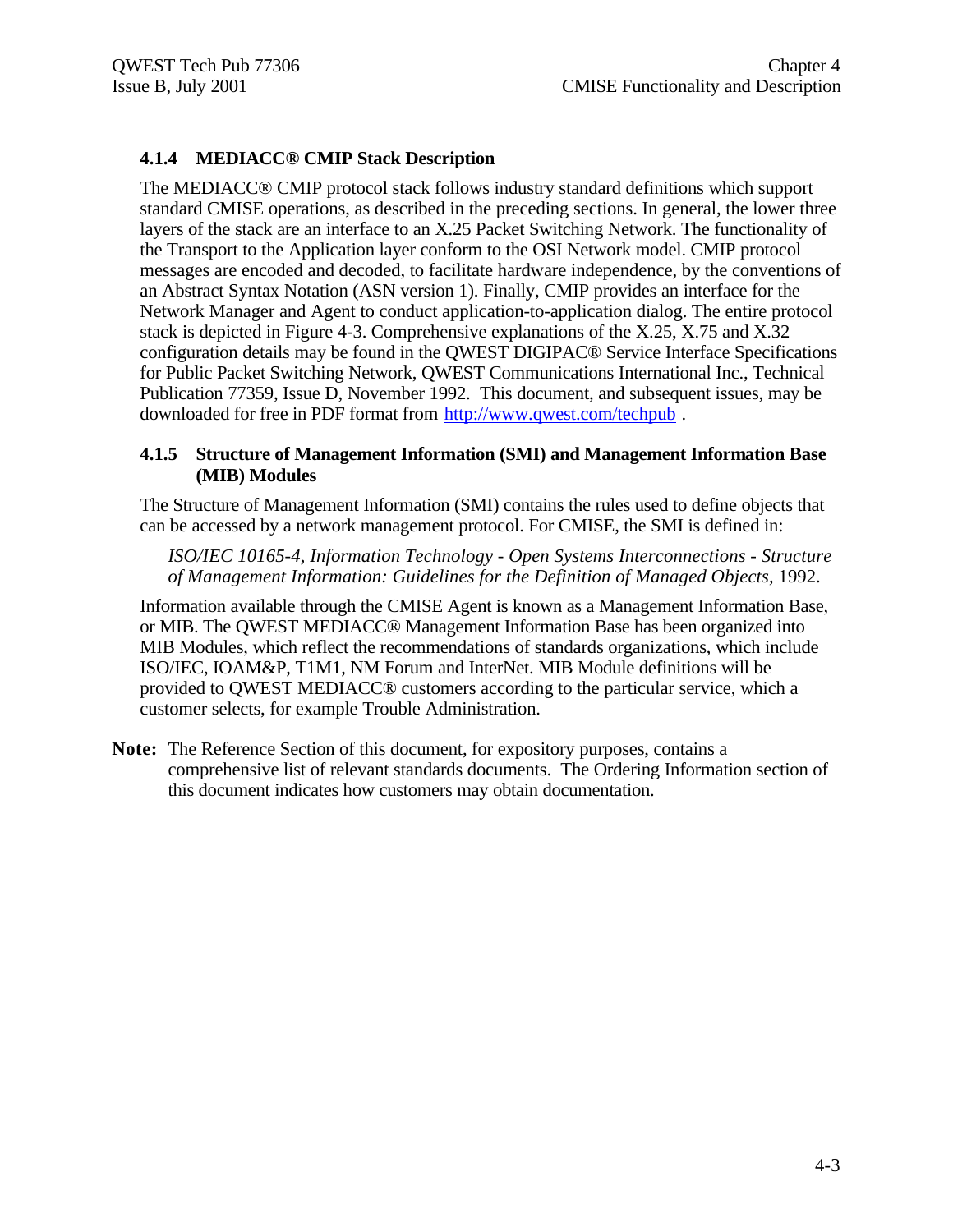|                        | <b>MEDIACC®</b><br>Service                                                                                                                        |
|------------------------|---------------------------------------------------------------------------------------------------------------------------------------------------|
| Layer 7 - Application  | ISO8649, ISO 9072-1, ISO 8650, ISO 9072-2<br>ISO 8649-1, ISO 8650-1, ISO 9595, ISO 9596<br>CCITT X.217, X.219, X.227, X.229<br>CCITT X.710, X.711 |
| Layer 6 - Presentation | ISO 8824, ISO 8825, ISO 8822, ISO 8823<br>CCITT X.208, X.209, X.216, X.226                                                                        |
| Layer 5 - Session      | ISO 8326, ISO 8327<br>CCITT X.215, X.225                                                                                                          |
| Layer 4 - Transport    | ISO 8072, ISO 8073<br>CCITT X.214, X.224                                                                                                          |
| Layer 3- Network       | ISO 8348, ISO 8208, ISO 8878<br>CCITT X.223, X.213, X.25, X.244, X.32, X.75                                                                       |
| Layer 2 - Data Link    | ISO 7776<br>CCITT X.25 LAP-B                                                                                                                      |
| Layer 1 - Physical     | CCITT V.35, V.28, V.24                                                                                                                            |

**Figure 4-3:** CMISE Protocol Stack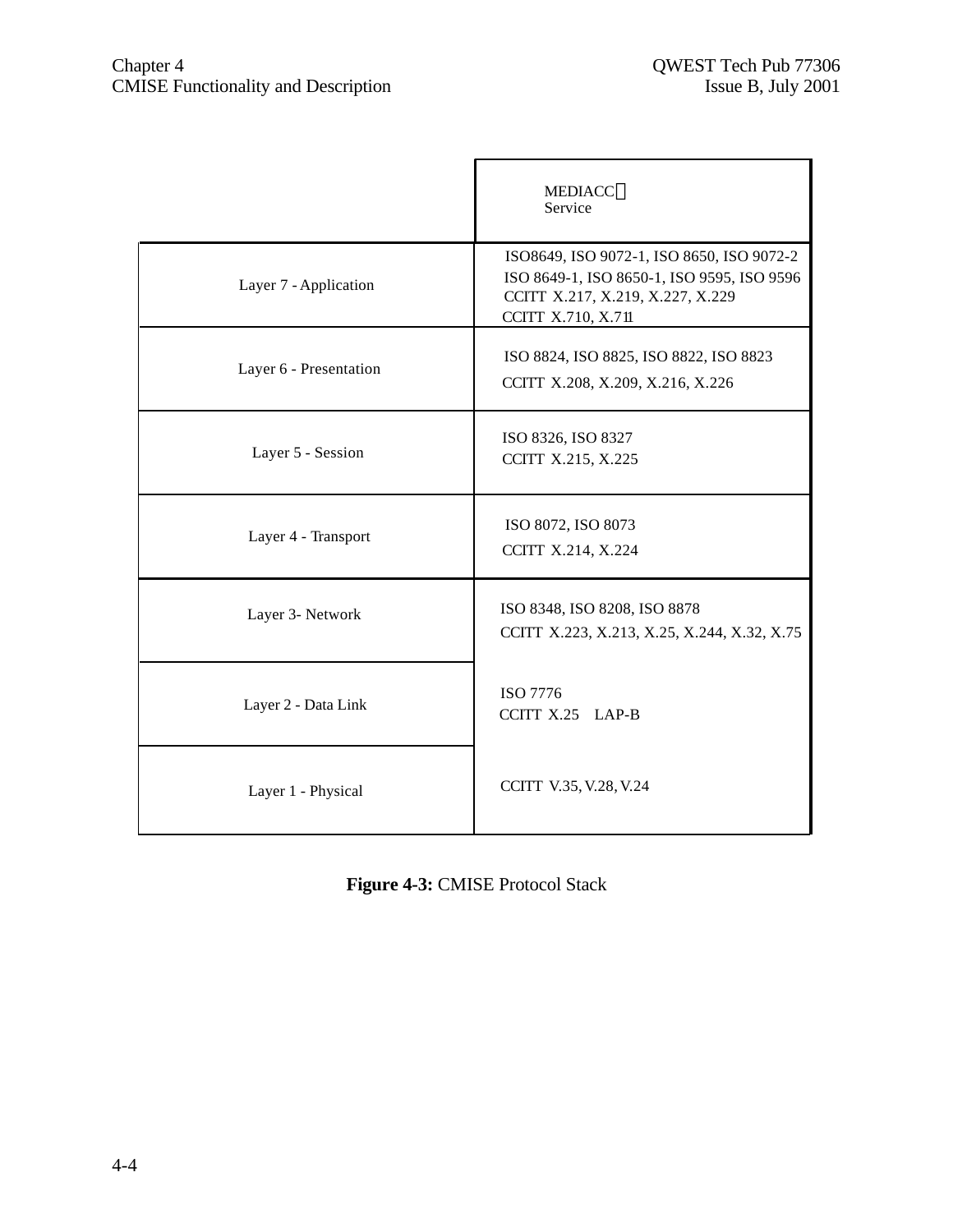## **Chapter and Section**

## Page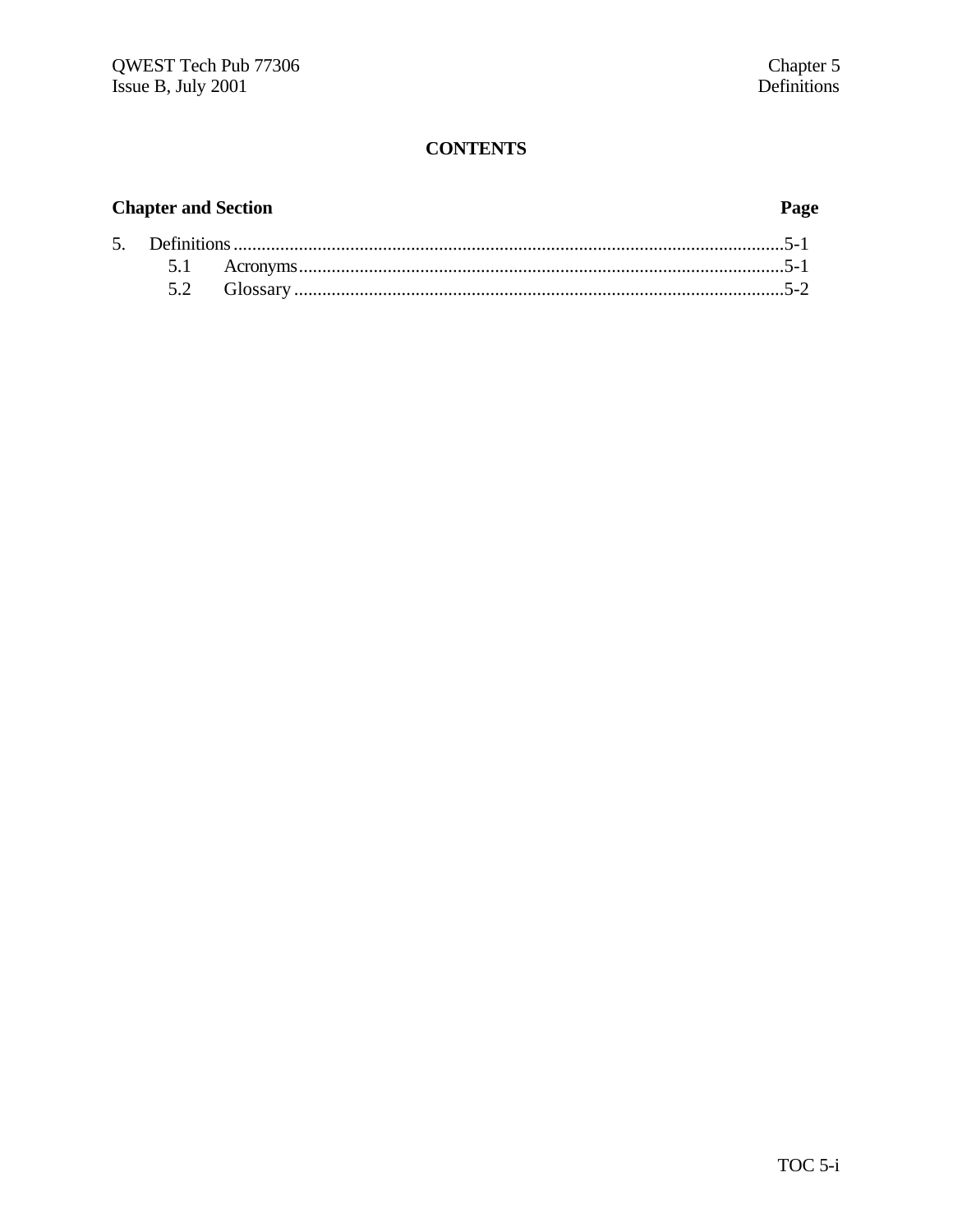## **5. Definitions**

## **5.1 Acronyms**

| <b>ACSE</b>     | <b>Association Control Service Element</b>                      |
|-----------------|-----------------------------------------------------------------|
| AD              | Amendment; for example, ISO 8327 AD2                            |
| <b>ANSI</b>     | <b>American National Standards Institute</b>                    |
| ASN.1           | <b>Abstract Syntax Notation One</b>                             |
| <b>BASE</b>     | Base document; for example, ISO 8327                            |
| <b>BCC</b>      | <b>Business Control Center</b>                                  |
| <b>BER</b>      | Basic Encoding Rules for ASN.1                                  |
| <b>CCITT</b>    | Consultative Committee on International Telegraph and Telephone |
| <b>CNM</b>      | <b>Customer Network Management</b>                              |
| <b>CMIP</b>     | <b>Common Management Information Protocol</b>                   |
| <b>CMISE</b>    | <b>Common Management Information Service Element</b>            |
| <b>CPE</b>      | <b>Customer Premises Equipment</b>                              |
| <b>CSU/DSU</b>  | Channel Service Unit/Data Service Unit                          |
| <b>DCE</b>      | Data Circuit Terminating Equipment                              |
| <b>DTE</b>      | Data Terminal Equipment                                         |
| <b>EIA</b>      | <b>Electronic Industries Association</b>                        |
| <b>FAST</b>     | <b>Flexible Access Service Technology</b>                       |
| <b>GDMO</b>     | Guidelines for the Description of Managed Objects               |
| <b>GNM</b>      | <b>Generic Network Model</b>                                    |
| <b>IEC</b>      | <b>International Electrotechnical Commission</b>                |
| $_{\rm IP}$     | <b>Internet Protocol</b>                                        |
| <b>ISO</b>      | <b>International Standards Organization</b>                     |
| <b>LAN</b>      | <b>Local Area Network</b>                                       |
| <b>LAP</b>      | Link Access Procedure                                           |
| <b>LATA</b>     | <b>Local Access and Transport Area</b>                          |
| <b>MEDIACC®</b> | <b>Mediated Access</b>                                          |
| <b>MIB</b>      | <b>Management Information Base</b>                              |
| <b>NM</b>       | <b>Network Management</b>                                       |
|                 |                                                                 |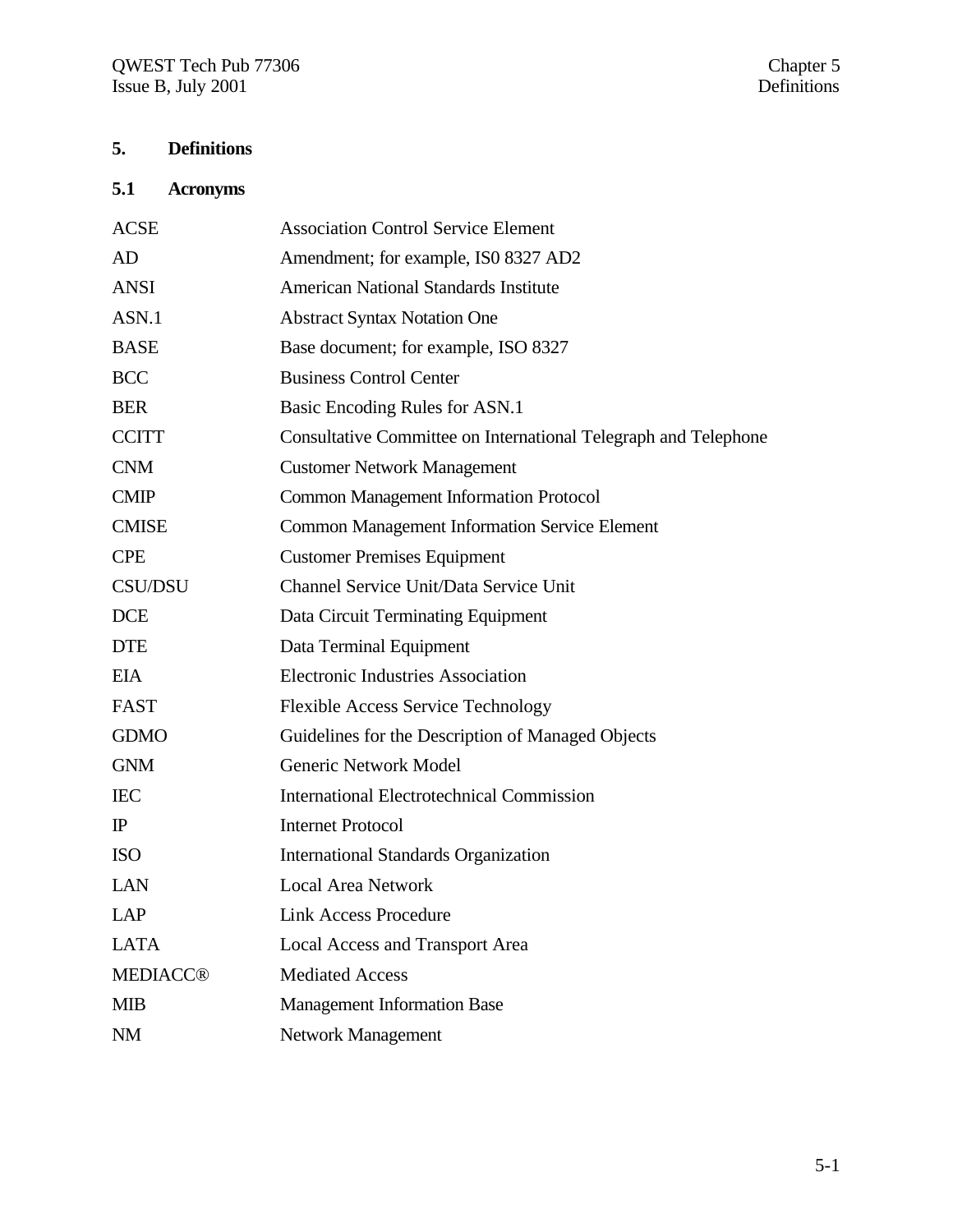## Chapter 5 QWEST Tech Pub 77306<br>Definitions Issue B, July 2001 Issue B, July 2001

| <b>NMS</b>   | <b>Network Management System</b>                          |
|--------------|-----------------------------------------------------------|
| OAM&P        | Operations, Administration, Maintenance and Provisioning  |
| <b>OSI</b>   | Open Systems Interconnection                              |
| <b>OSS</b>   | <b>Operations Support System</b>                          |
| <b>PDN</b>   | <b>Packet Data Network</b>                                |
| PDU          | Protocol Data Unit                                        |
| <b>PICS</b>  | Plug In Control System                                    |
| <b>PLTS</b>  | Private Line Transport Services (Special Access)          |
| <b>RFC</b>   | <b>Request For Comments</b>                               |
| <b>RDN</b>   | <b>Relative Distinguished Names</b>                       |
| <b>RMA</b>   | <b>Request for Manual Assistance</b>                      |
| <b>ROSE</b>  | <b>Remote Operations Service Element</b>                  |
| <b>RPC</b>   | <b>Remote Procedure Call</b>                              |
| <b>SAP</b>   | <b>Service Access Point</b>                               |
| <b>SMI</b>   | <b>Structure of Management Information</b>                |
| <b>SMASE</b> | <b>System Management Application Service Elements</b>     |
| <b>SNMP</b>  | <b>Simple Network Management Protocol</b>                 |
| <b>SVC</b>   | <b>Switched Virtual Circuit</b>                           |
| T1M1         | (See Glossary)                                            |
| <b>TA</b>    | <b>Trouble Administration</b>                             |
| <b>TCP</b>   | <b>Terminal Control Protocol</b>                          |
| <b>TMN</b>   | <b>Telecommunications Management Network</b>              |
| <b>TMNA</b>  | <b>Telecommunications Management Network Applications</b> |
| <b>UDP</b>   | <b>User Datagram Protocol</b>                             |
| <b>WAN</b>   | <b>Wide Area Network</b>                                  |
|              |                                                           |

**5.2 Glossary**

## **Abstract Syntax Notation One (ASN.1)**

The OSI language for describing abstract syntax.

## **Basic Encoding Rules (BER)**

The OSI language for describing transfer syntax.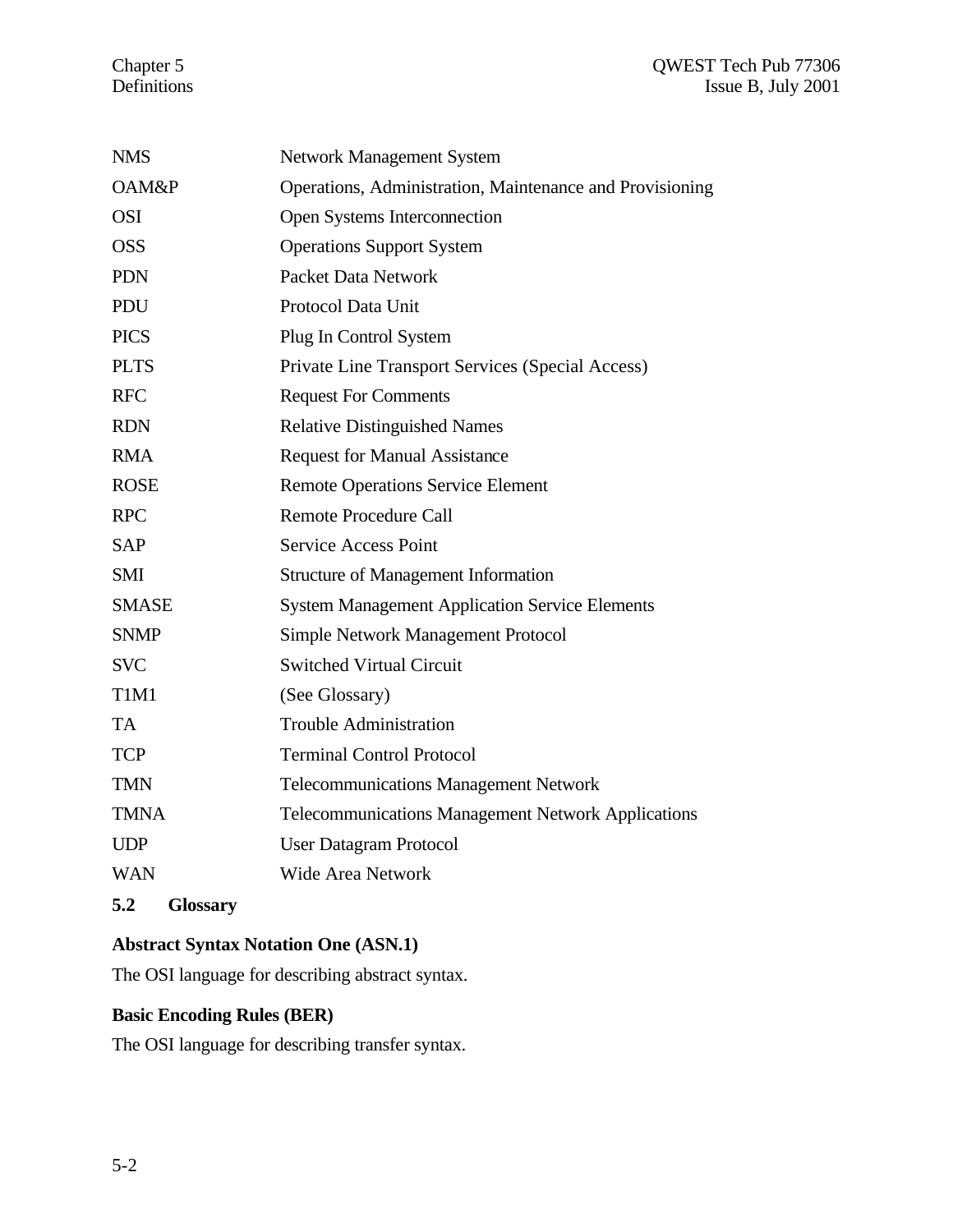## **Layer 1**

Physical Layer. Provides the transparent transmission of bit streams between systems including relaying through different media.

## **Layer 2**

Data Link Layer. Provides the transfer of software between directly connected systems and detects any errors in the transfer. Establishes, maintains and releases software data links; handles error and flow control.

## **Layer 3**

Network Layer. Provides routing and relaying through intermediate systems. Also handles segmenting, blocking, error recovery, and flow control.

## **Layer 4**

Transport Layer. Provides the transparent transfer of software between end systems. Handles end to end control, multiplexing, and mapping.

## **Layer 5**

Session Layer. Provides administration and control sessions between application processes and manages their data.

## **Layer 6**

Presentation Layer. Provides representation, interpretation, format and code transformation of information communicated between or referred to by application processes. MEDIACC uses standard ASN.1 representations for all messages and data communicated remotely. It uses standard presentation encoding, decoding, and transfer syntaxes.

## **Layer 7**

Application Layer. Provides a window between application processes in order to exchange meaningful information. Performs management functions.

## **Protocol Data Unit (PDU)**

A data object exchanged by protocol machines, usually containing both protocol control information and user data.

## **X.25**

Packet level messaging protocol. Consists of five classes of optional facilities.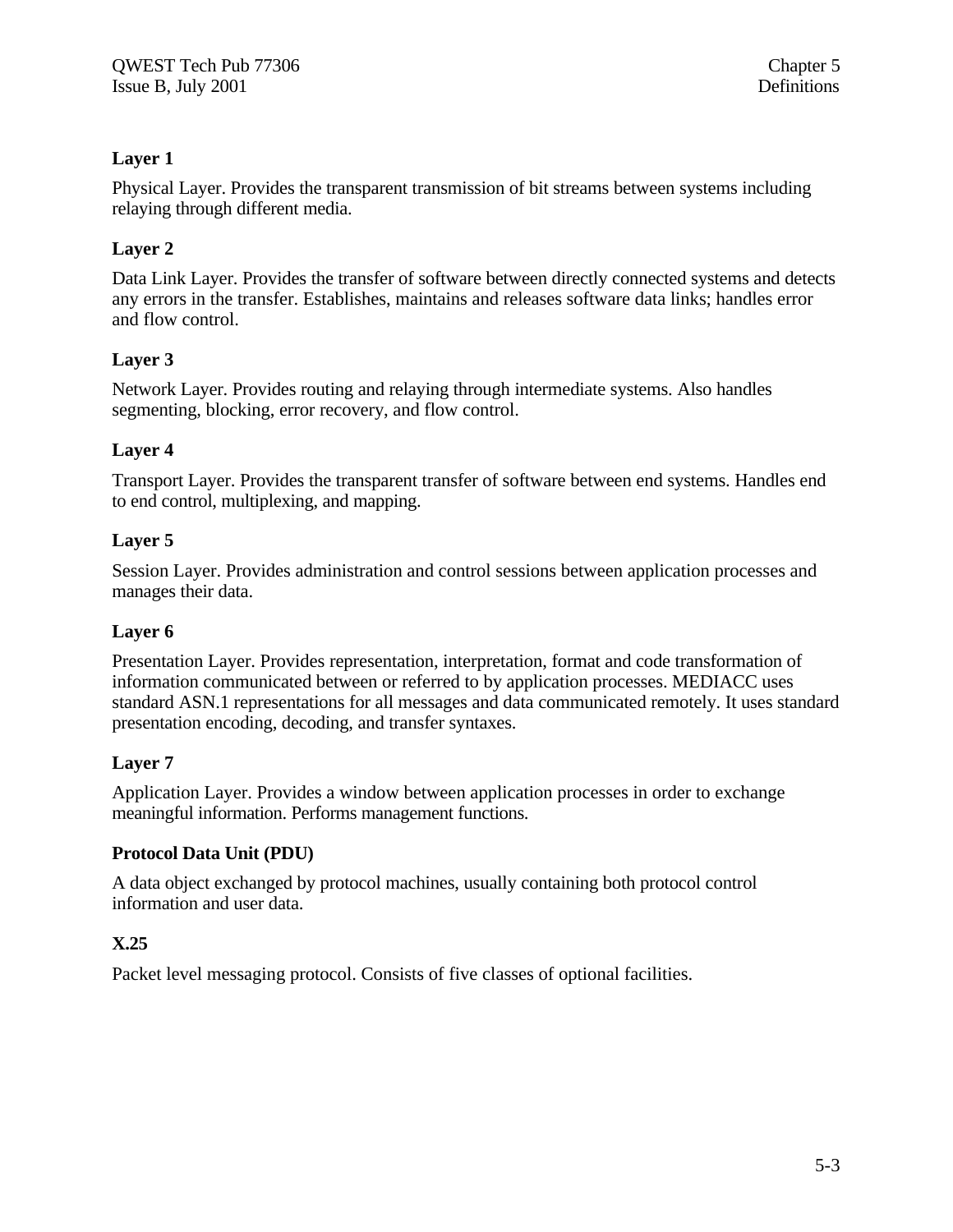## **Chapter and Section Page**

| 6. |     |                                                                      |  |
|----|-----|----------------------------------------------------------------------|--|
|    | 6.1 |                                                                      |  |
|    | 6.2 |                                                                      |  |
|    | 63  | Consultative Committee International Telephone and Telegraph (CCITT) |  |
|    |     |                                                                      |  |
|    | 6.4 |                                                                      |  |
|    | 6.5 |                                                                      |  |
|    | 6.6 |                                                                      |  |
|    | 67  |                                                                      |  |
|    |     |                                                                      |  |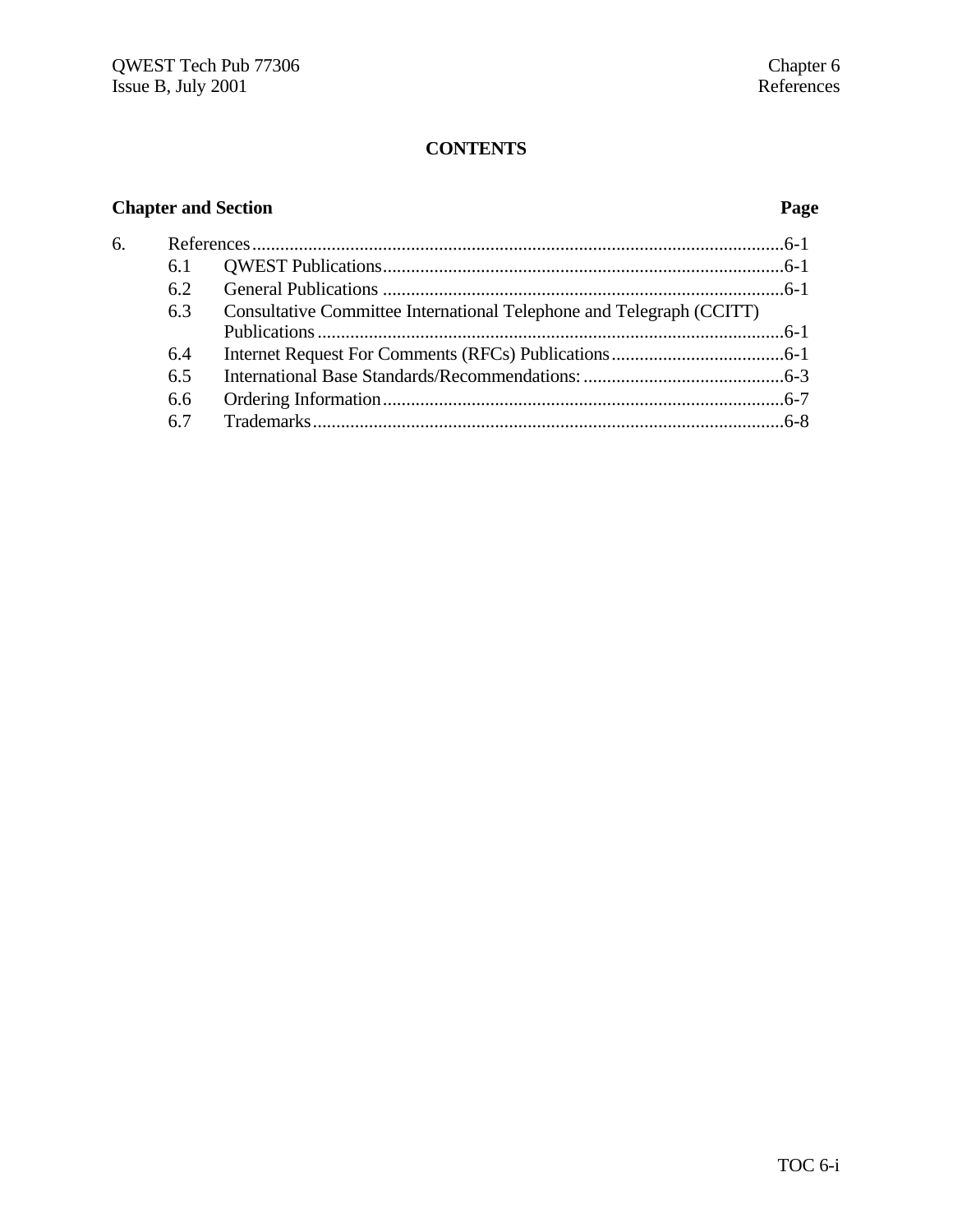#### **6. References**

#### **6.1 QWEST Publications**

PUB 77359 **OWEST DIGIPAC®**, Service Interface Specifications for Public Packet Switching Network, Issue E, May 1994.

#### **6.2 General Publications**

- ISBN 0-13-812611-9 Marshall Rose. *The Open Book: An Introduction to Management of TCP/IP-based Internets,* Prentice-Hall, Englewood Cliffs, New Jersey, 1991.
- ISBN 0-13-351842-6 Adrian Tang. *Open Networking with OSI, Prentice-Hall, Englewood Cliffs,* New Jersey, 1992.

## **6.3 Consultative Committee International Telephone and Telegraph (CCITT) Publications**

ASN.1 Specification of Abstract Syntax Notation One (ASN-1), CCITT Blue Book, Volume VIII, 1989, X.208.

#### **6.4 Internet Request For Comments (RFCs) Publications**

- RFC 768 *User Datagram Protocol,* DDN Network Information Center, SRI International, August 1980.
- RFC 791 *Internet Protocol*, DDN Network Information Center, SRI International, September, 1981.
- RFC 792 *Internet Control Message Protocol,* (ICMP), DDN Network Information Center, SRI International, September, 1981.
- RFC 877 *Public Data Networks,* DDN Network Information Center, SRI International, September 1983.
- RFC 903 *Reverse Address Resolution Protocol,* DDN Network Information Center, SRI International, June 1984.
- RFC 950 *Subnet Extension,* August, 1985, DDN Network Information Center, SRI International.
- RFC 1009 Robert T. Braden and John B. Postel. *Requirements for Internet Gateways,* DDN Network Information Center, SRI International, June 1987.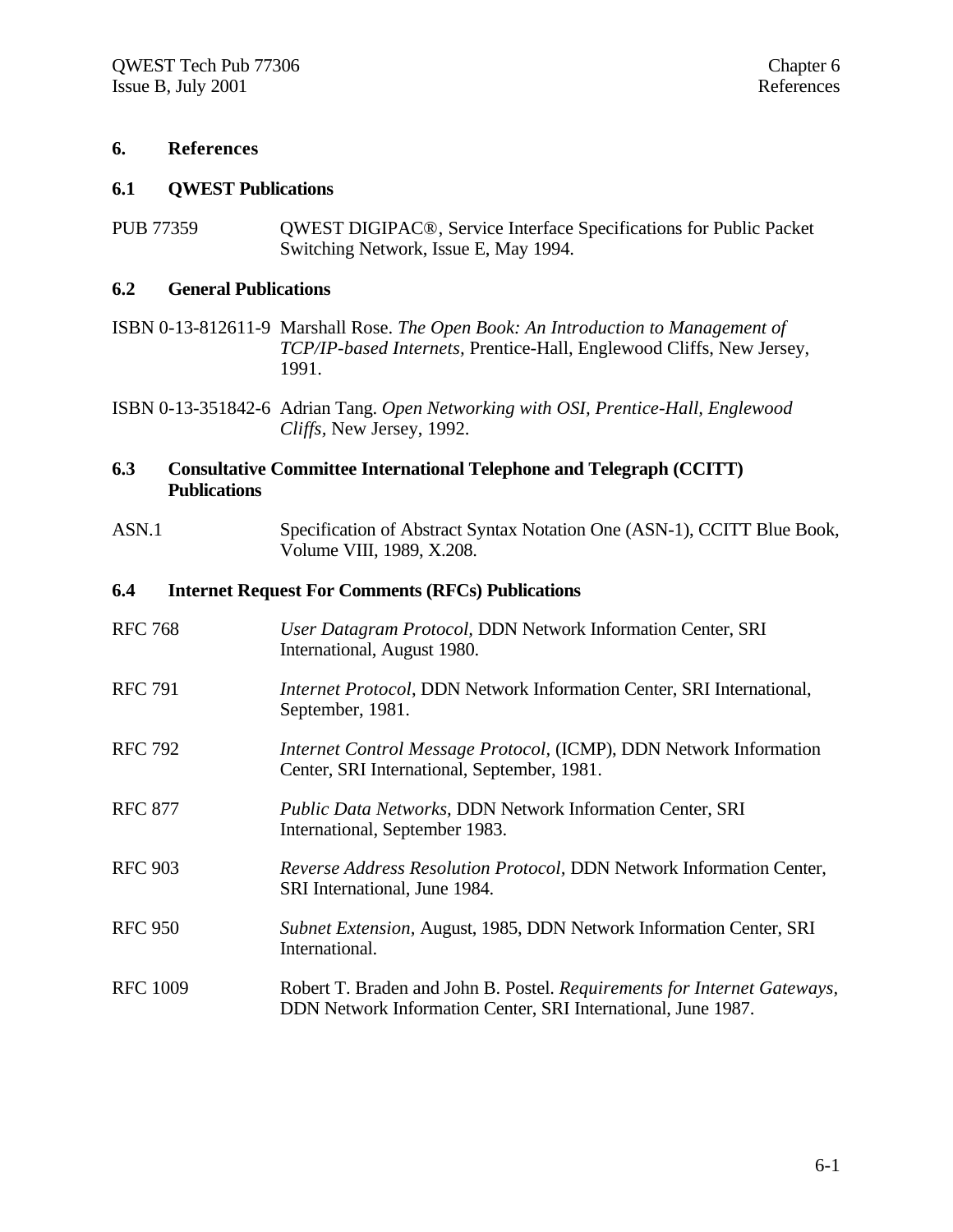| Chapter 6<br>References | QWEST Tech Pub 77306<br>Issue B, July 2001                                                                                                                                              |
|-------------------------|-----------------------------------------------------------------------------------------------------------------------------------------------------------------------------------------|
| <b>RFC 1011</b>         | Official Protocols, DDN Network Information Center, SRI International,<br>May 1987.                                                                                                     |
| <b>RFC 1034</b>         | Domain Name System - Concepts and Facilities, DDN Network<br>Information Center, SRI International, November 1987.                                                                      |
| <b>RFC 1035</b>         | Domain Name System - Implementation and Specification, DDN Network<br>Information Center, SRI International, November 1987.                                                             |
| <b>RFC 1052</b>         | IAB Recommendations for the Development of Internet Network<br>Management Standards, DDN Network Information Center, SRI<br>International, April 1988.                                  |
| <b>RFC 1060</b>         | Joyce K. Reynolds and Jon B. Postel, Assigned Numbers, DDN Network<br>Information Center, SRI International, March, 1990.                                                               |
| <b>RFC 1066</b>         | <b>MIB Definitions, DDN Network Information Center, SRI International,</b><br>August 1988.                                                                                              |
| <b>RFC 1109</b>         | Report of the Second Ad Hoc Network Management Review Group, DDN<br>Network Information Center, SRI International, August 1989.                                                         |
| <b>RFC 1123</b>         | Host Requirements - Applications, DDN Network Information Center, SRI<br>International, October 1989.                                                                                   |
| <b>RFC 1123</b>         | Robert T. Braden. Requirements for Internet Host - Communication<br>Layers, DDN Network Information Center, SRI International, October<br>1989.                                         |
| <b>RFC 1140</b>         | IAB. IAB Official Protocol Standards, DDN Network Information Center,<br>SRI International, May 1990. Internet Activities Board, May 1990.                                              |
| <b>RFC 1155</b>         | Marshall T. Rose and Keith McCloghrie. Structure of Management<br>Information for TCP/IP-based Internets, DDN Network Information<br>Center, SRI International, May 1990.               |
| <b>RFC</b> 1156         | Keith McCloghrie and Marshall T. Rose. Management Information Base<br>for Network Management of TCP/IP-based Internets, DDN Network<br>Information Center, SRI International, May 1990. |
| <b>RFC 1157</b>         | A Simple Network Management Protocol, DDN Network Information<br>Center, SRI International, May 1990.                                                                                   |
| <b>RFC 1158</b>         | Management Information Base for Network Management of TCP/IP-based<br>Internets: MIB-II, DDN Network Information Center, SRI International,<br>May 1990.                                |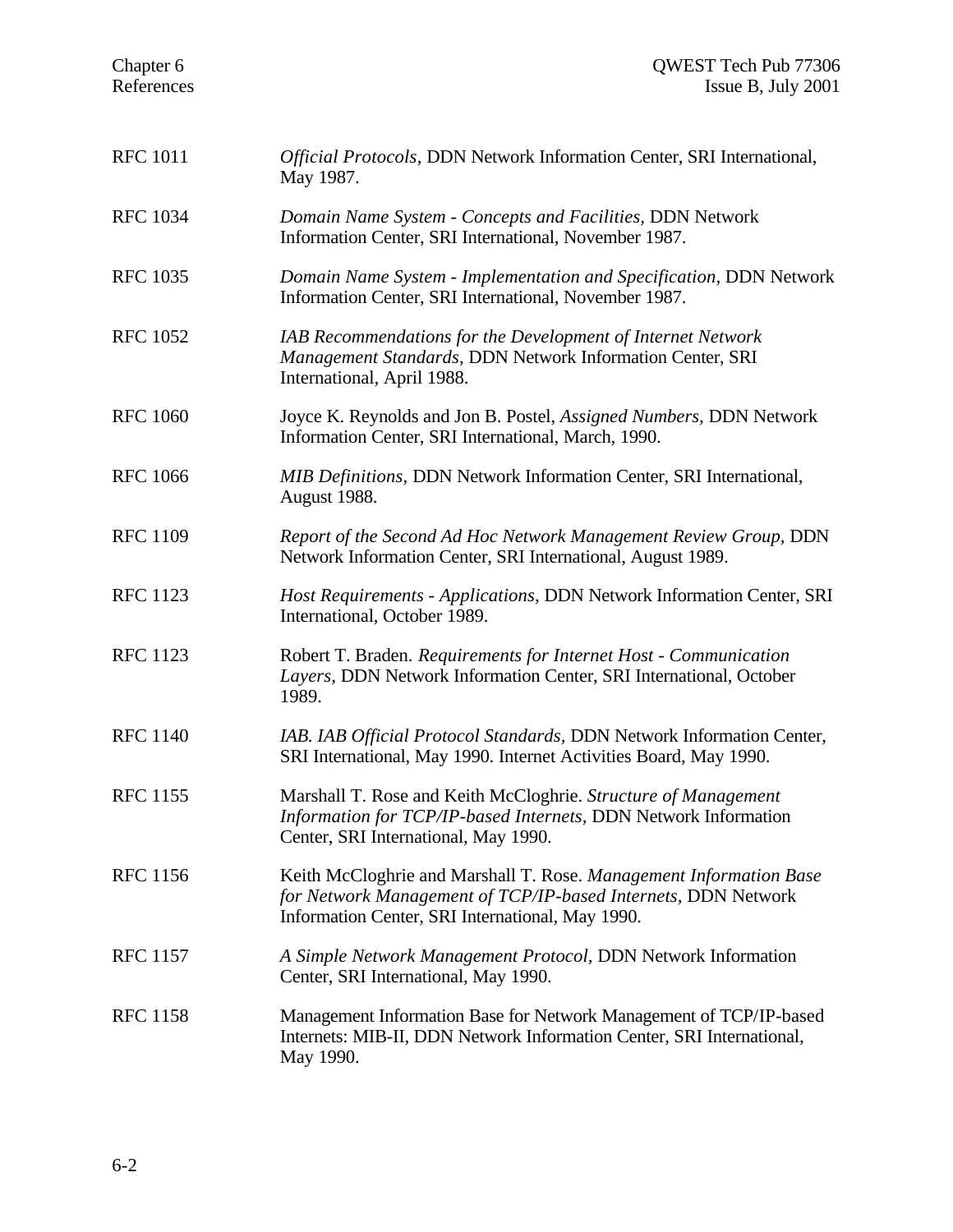| <b>RFC</b> 1212 | Concise MIB Definitions, DDN Network Information Center, SRI<br>International, March 1991.                                                                |
|-----------------|-----------------------------------------------------------------------------------------------------------------------------------------------------------|
| <b>RFC</b> 1213 | Management Information Base for Network Management of TCP/IP-based<br>Intrnets: MIB-II, DDN Network Information Center, SRI International,<br>March 1991. |
| RFC 1236        | IP to X.121 Address Mapping for DDN (June 1980), DDN Network<br>Information Center, SRI International, June 1991.                                         |
| Internet Draft  | Definitions of Managed Objects for Administration of SNMP Parties,<br>SNMP Party MIB, January 12, 1992.                                                   |
| 6.5             | <b>International Base Standards/Recommendations:</b>                                                                                                      |

- ISO/IEC 10165-4, Information Technology Open Systems Interconnections Structure Of Management Information: Guidelines For the Definition Of Managed Objects, 1992.
- CCITT Recommendation X.217, Association Control Service Definition for Open Systems Interconnection for CCITT Applications, 1988.

ISO/IEC 8649 - Information Processing Systems- Open Systems Interconnect - Service Definition for the Association Control Service Element, 1990.

ISO/IEC 8649/AM1 - Information Processing Systems- Open Systems Interconnect - ACSE Service Amendment 1: Authentication During Association Establishment, 1990.

CCITT Recommendation X.227, Association Control Protocol Specification for Open Systems Interconnection for CCITT Applications, 1988.

ISO/IEC 8650 - Information Processing Systems- Open Systems Interconnect - Protocol Specification for the Association Control Service Element, 1990.

ISO/IEC 8650/AM1 - Information Processing Systems- Open Systems Interconnect - Protocol Specification for the Association Control Service Element -Amendment 1: Authentication During Association Establishment, 1990.

ISO/IEC 9595 - Information Technology- Open Systems Interconnect -Common Management Information Service Definition, 1991.

CCITT Recommendation X.710, Common Management Information Service Definition for CCITT Applications, 1992.

ISO/IEC 9596-1 - Information Technology- Open Systems Interconnect -Common Management Information Protocol Specification - Part 1: Specification, Edition 2, 1991.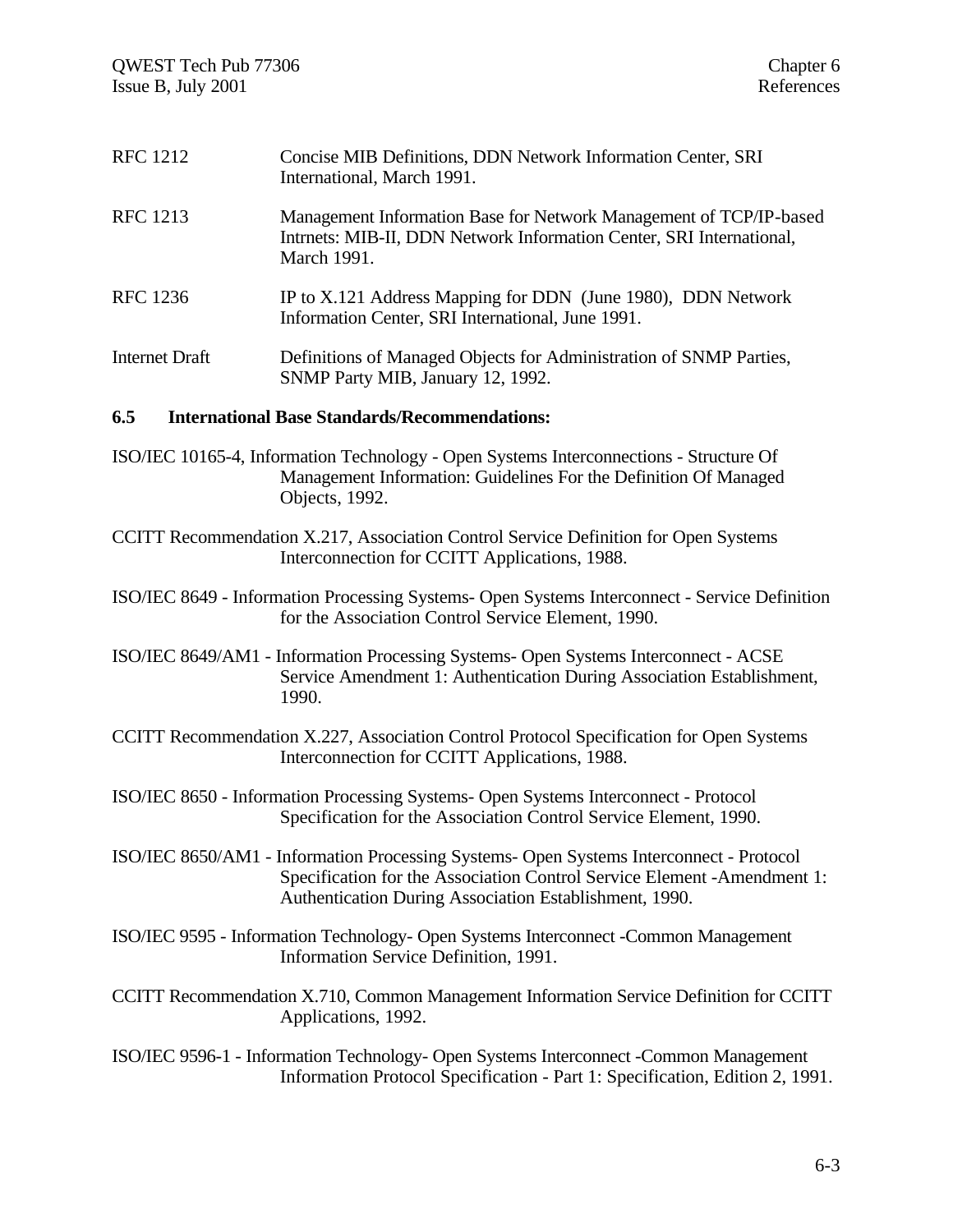- CCITT Recommendation X.711, Common Management Information Protocol for CCITT Applications, 1992.
- CCITT Recommendation X.219, Remote Operations Model, Notation and Service Definition, 1989.

ISO/IEC 9072-1 - Information Processing Systems- Text Communications Remote Operations Part 1: Model, Notation, and Service Definition, 1989.

CCITT Recommendation X.229, Remote Operations: Protocol Specification, 1989.

- ISO/IEC 9072-2 Information Processing Systems- Text Communications Remote Operations Part 2: Protocol Specification, 1989.
- CCITT Recommendation X.208, Specification of Abstract Syntax Notation One, 1990.
- ISO/IEC 8824 Information Processing Systems- Specification of Abstract Syntax Notation One (ASN.1), 1990.

CCITT Recommendation X.209, Basic Encoding Rules for Abstract Syntax Notation One, 1990.

ISO/IEC 8825 - Information Processing Systems- Specification of Basic Encoding Rules for Abstract Syntax Notation One (ASN.1), 1990.

CCITT Recommendation X.216, Presentation Service Definition for Open Systems Interconnection for CCITT Applications, 1988.

- ISO/IEC 8822 Information Processing Systems- Open Systems Interconnection Connection Oriented Presentation Service Definition, 1988.
- CCITT Recommendation X.226, Presentation Protocol Specification for Open Systems Interconnection for CCITT Applications, 1988.
- ISO/IEC 8823 Information Processing Systems- Open Systems Interconnection Connection Oriented Presentation Protocol Specification, 1988.
- CCITT Recommendation X.215, Session Service Definition for Open Systems Interconnection for CCITT Applications, 1990.
- ISO/IEC 8826 Information Processing Systems- Open Systems Interconnection -Basic Connection Oriented Session Service Definition, 1990.
- CCITT Recommendation X.225, Session Protocol Specification for Open Systems Interconnection for CCITT Applications, 1987.
- ISO/IEC 8827 Information Processing Systems- Open Systems Interconnection Basic Connection Oriented Session Protocol Definition, 1987.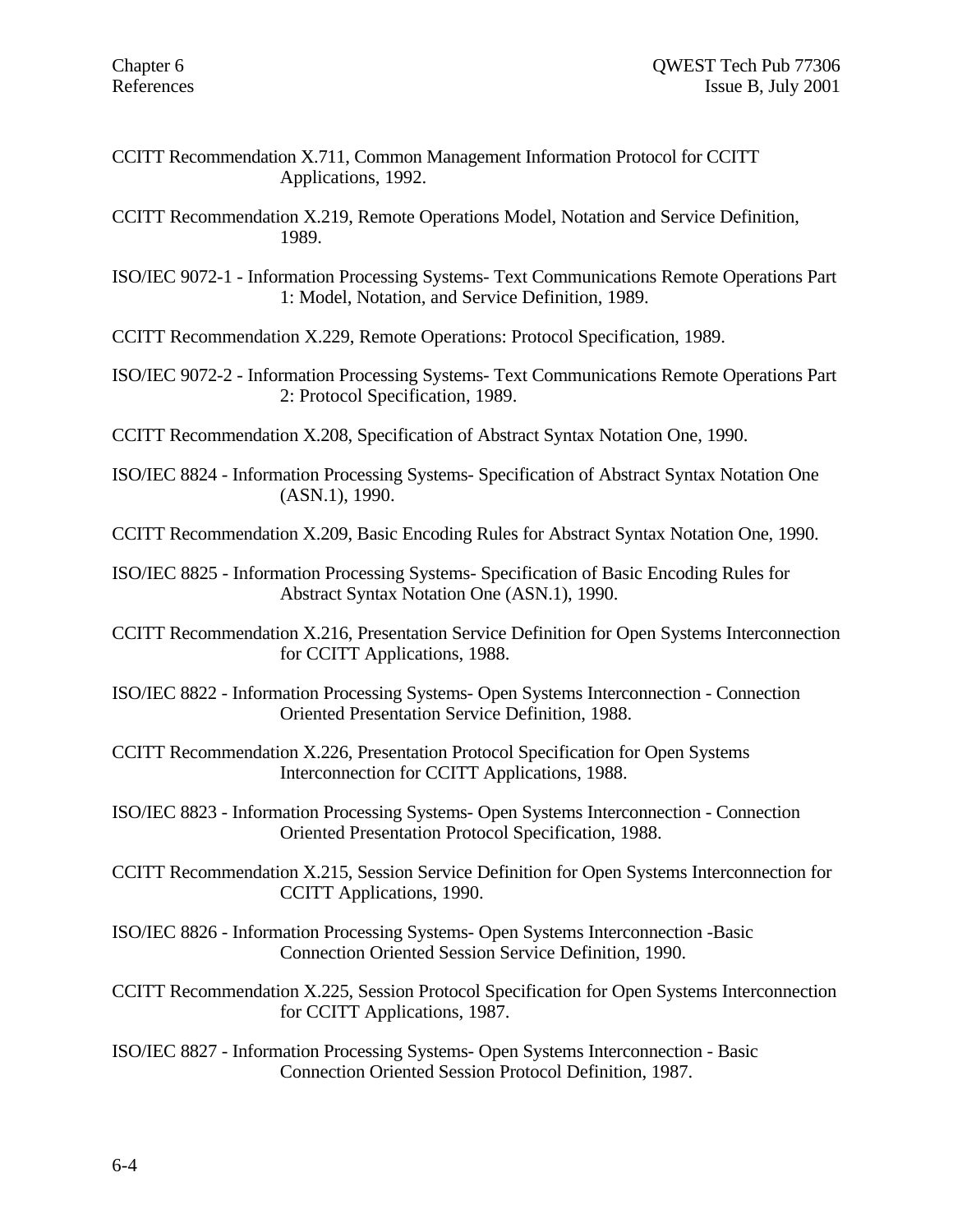- ISO/IEC 8072 Information Processing Systems- Open Systems Interconnection Transport Service Definition, 1986.
- ISO/IEC 8073 Information Processing Systems- Open Systems Interconnection Connection Oriented Transport Service Specification, 1988.
- ISO/IEC 8073/AM1- Information Processing Systems- Open Systems Interconnection Connection Oriented Transport Service Specification - Addendum 1: Network Connection Management Subprotocol, 1988.
- ISO/IEC 8073/AM2 Information Processing Systems- Open Systems Interconnection Connection Oriented Transport Service Specification - Addendum 2: Class Four Operation Over Connectionless Network Service, 1988.
- CCITT Recommendation X.214, Transport Service Definition for Open Systems Interconnection for CCITT Applications, 1988.
- CCITT Recommendation X.224, Transport Protocol Specification for Open Systems Interconnection for CCITT Applications, 1988.
- ISO/IEC 8348 Information Technology-Data Communications Network Service Definition, 1992.
- ISO/IEC 8348/AM2 Information Technology-Data Communications Network Service Definition - Addendum 2: Network Layer Addressing, 1992.
- ISO/IEC 8348/AM3 Information Technology-Data Communications Network Service Definition - Addendum 3: Additional Features of the Network Service, 1992.
- ISO/IEC 8348/AM4 Information Technology-Data Communications Network Service Definition - Addendum 4: Removal of the Preferred decimal Encoding of the NSAP Address, 1992.
- ISO/IEC 8208 Information Technology-Data Communications X.25 Packet Layer Protocol, 1990.
- ISO/IEC 8208/AM3 Information Technology-Data Communications X.25 Packet Layer Protocol - Amendment 3: Conformance Requirements, 1991.
- CCITT Recommendation X.223, Use of X.25 to Provide the OSI Connection-Mode Network Service, 1988.
- ISO/IEC 8878 Information Technology-Data Communications Use of X.25 to Provide the OSI Connection-mode Network Service, 1991.
- ISO/IEC 8878/AM2 Information Technology-Data Communications Use of X.25 to Provide the OSI Connection-mode Network Service - Addendum 2: Use of X.25 PVC to Provide the OSI CONS, 1991.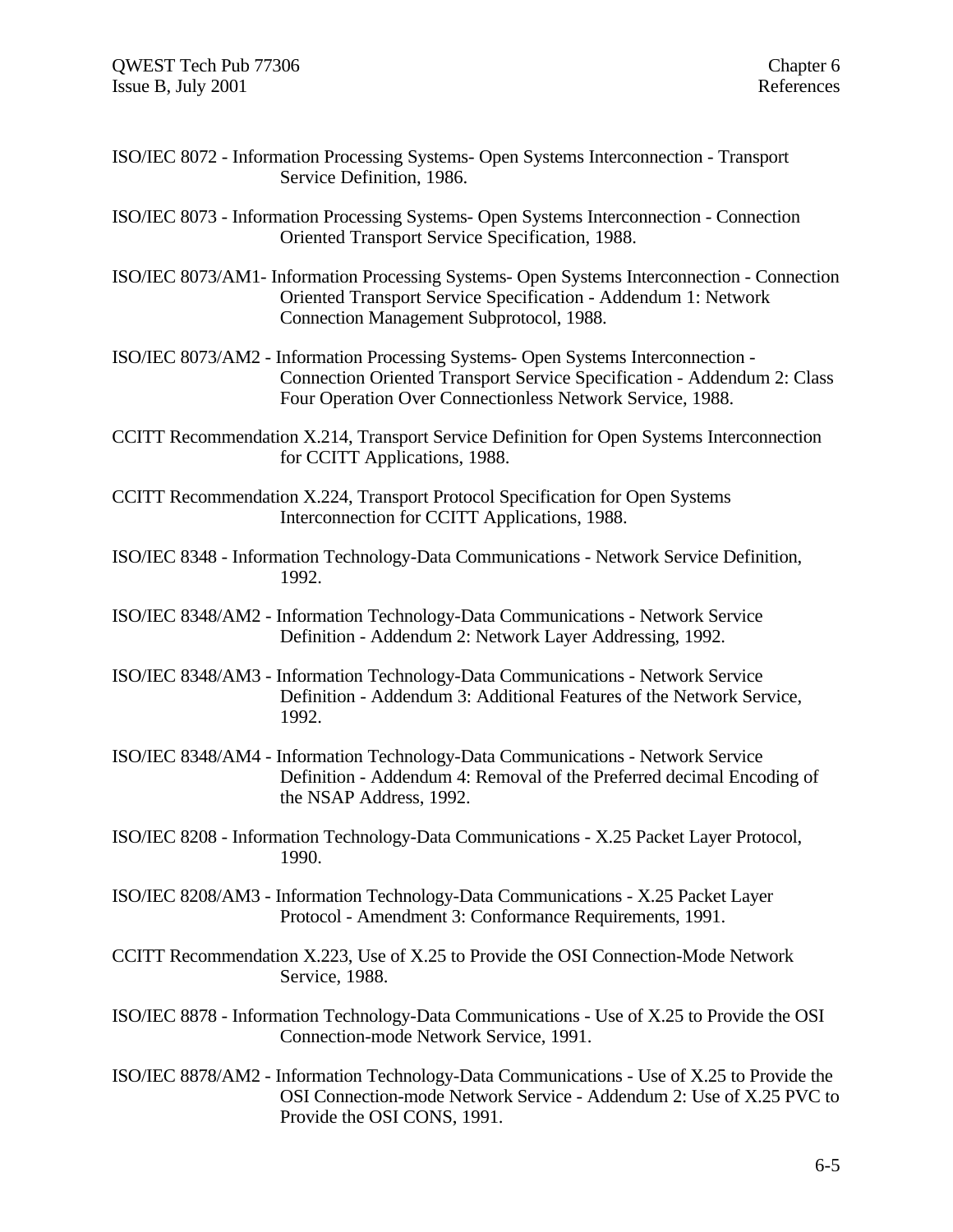CCITT Recommendation X.213, Network Service Definition for Open Systems Interconnection for CCITT Applications, 1988.

CCITT Recommendation X.213, Annex A, Network Layer Addressing, 1988.

- CCITT Recommendation X.25, Interface between Data Terminal Equipment (DTE) and Data Circuit-Terminating Equipment (DCE) for Terminals Operating in the Packet Mode and Connected to Public Data Networks by Dedicated Circuit, 1984.
- CCITT Recommendation X.244, Procedure for the Exchange of Protocol Identification during Virtual Call Establishment on Packet Switched Public Data Networks, 1988.
- ISO/IEC 7776 Information Technology-Data Communications High-Level Data Link Control Procedures - Description of the X.25 LAPB-Compatible DTE Data Link Procedures, 1986.
- CCITT Recommendation X.121, International Numbering Plan for Public Data Networks, 1988.
- CCITT Recommendation X.32, Interface Between Data Terminal Equipment (DTE) and Data Circuit - Terminating Equipment (DCE) for Terminal Operating in the Packet Mode and Accessing a Packet Switched Public Data Network (PDN) Through a Public Switched Telephone Network or a Circuit Switched PDN, 1984.
- CCITT Recommendation X.75, Terminal and Transit Call Procedures and Data Transfer System on International Circuits Between Packet Switched Data Networks, 1988
- CCITT Recommendation V.35, Data Transmission at 48 Kilobits per second using 60-108 kHz Group Band Circuits, 1984.
- CCITT Recommendation V.28, Electrical Characteristics for Unbalanced Double-Current Interchange Circuits, 1988.

CCITT Recommendation V.24, List of Definitions for Interchange Circuits between Data Terminal Equipment and Data Circuit-Terminating Equipment, 1988.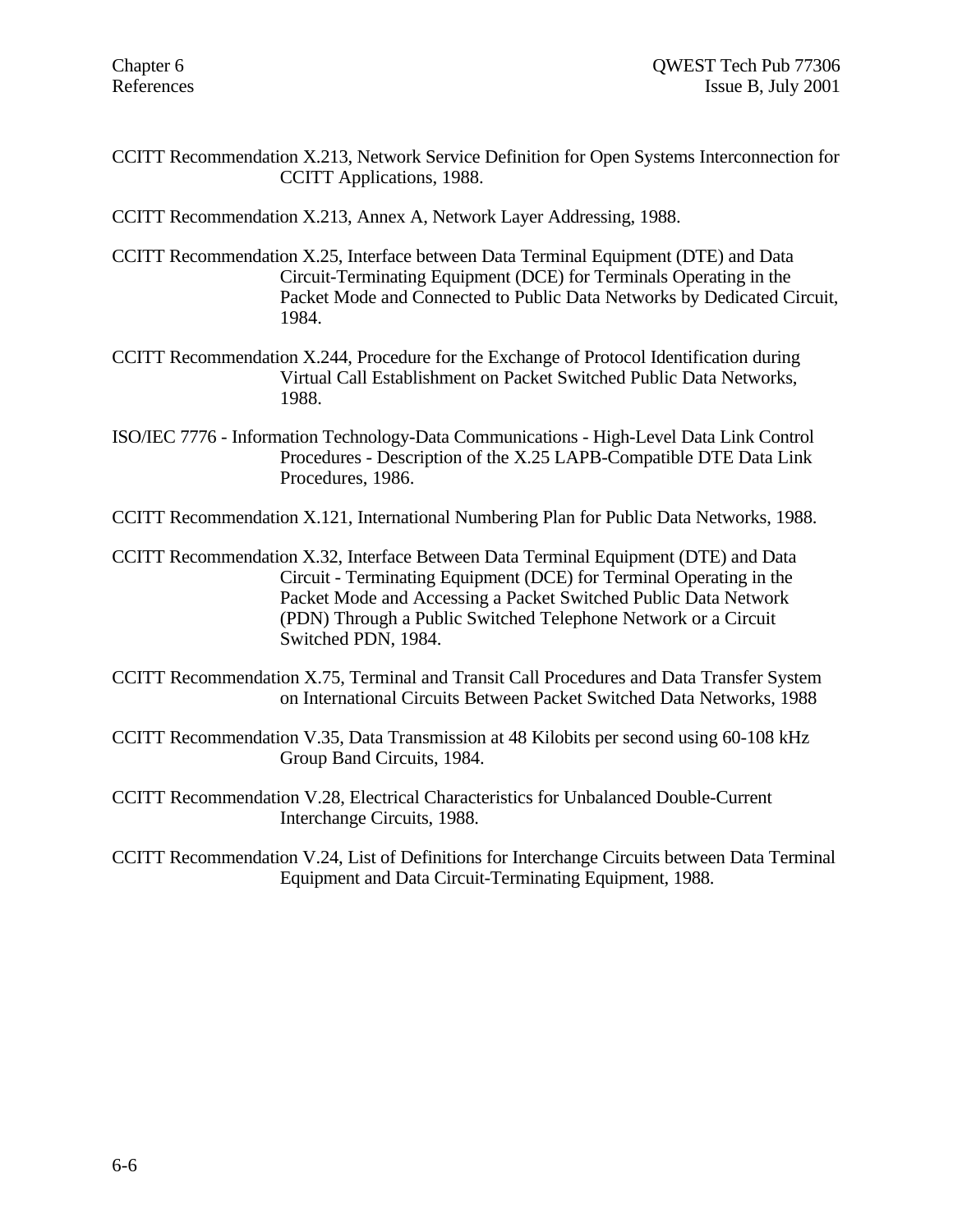### **6.6 Ordering Information**

All documents are subject to change and their citation in this document reflects the most current information available at the time of printing. Readers are advised to check status and availability of all documents.

Those who are not QWEST employees may order:

American National Standards Institute (ANSI) documents from:

American National Standards Institute Attn: Customer Service 11 West 42nd Street New York, NY 10036 Phone: (212) 642-4900 Fax: (212) 302-1286 Web: web.ansi.org/public/search.asp

ANSI has a catalog available which describes their publications.

Telcordia documents from:

Telcordia Customer Relations 8 Corporate Place, PYA 3A-184 Piscataway, NJ 08854-4156 Fax: (732) 699-2559 Phone: (800) 521-CORE (2673) (U.S. and Canada) Phone: (908) 699-5800 (Others) Web: www.telcordia.com

CCITT and ISO/IEC documents from:

OMNICOM 7811 Montrose Road Potomac, Maryland 20854 Phone: (800) 666-4266 Fax: (301) 309-3847 A catalog of documents, which includes pricing, is available, without charge, from OMNICOM.

Request For Comments (RFC) documents from:

DDN Network Information Center SRI International 333 Ravenswood Avenue Menlo Park, CA 94025 Phone: (800) 235-3155 (415) 859-3695 RFC documents are available without charge.